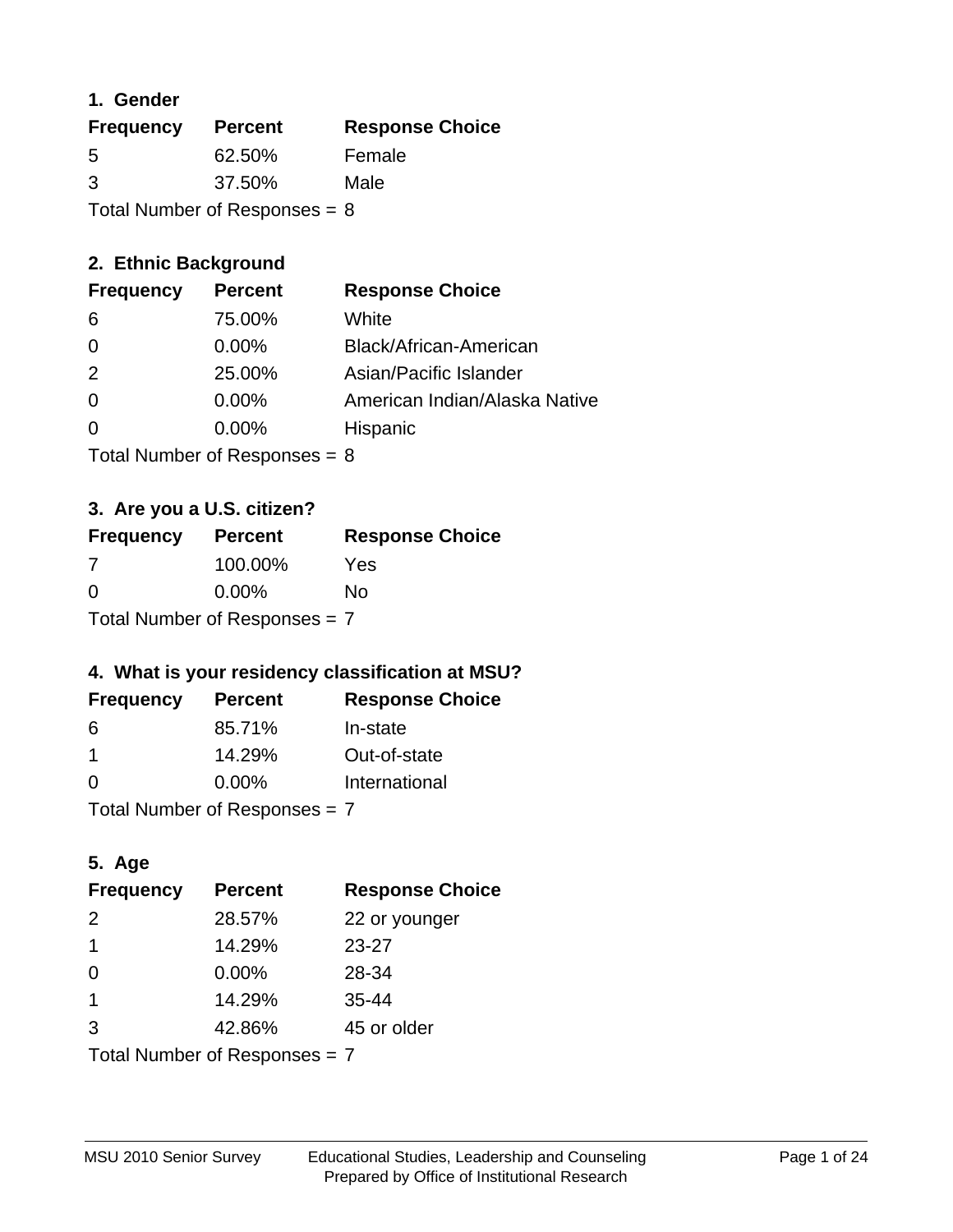**6. Has either of your parents received a bachelor's degree?**

| <b>Frequency</b>                | <b>Percent</b> | <b>Response Choice</b> |
|---------------------------------|----------------|------------------------|
| $\mathcal{P}$                   | 28.57%         | Yes                    |
| -5                              | 71.43%         | No                     |
| Total Number of Responses $= 7$ |                |                        |

### **7. Has either of your parents received a degree from Murray State?**

| <b>Frequency</b> | <b>Percent</b> | <b>Response Choice</b> |
|------------------|----------------|------------------------|
|                  | 14.29%         | Yes.                   |
| -6               | 85.71%         | No                     |

Total Number of Responses = 7

### **8. What was your original entry status to MSU?**

| <b>Frequency</b> | <b>Percent</b>            | <b>Response Choice</b>                           |
|------------------|---------------------------|--------------------------------------------------|
| 4                | 57.14%                    | Freshman                                         |
| 3                | 42.86%                    | Transfer from community college/technical school |
| $\Omega$         | $0.00\%$                  | Transfer from 4-yr institution                   |
|                  | Total Number of Despenses |                                                  |

Total Number of Responses = 7

### **9. If transfer student, how many credits were transferred?**

| <b>Frequency</b> | <b>Percent</b>              | <b>Response Choice</b> |
|------------------|-----------------------------|------------------------|
| -0               | $0.00\%$                    | 12 or fewer            |
| 0                | $0.00\%$                    | $13 - 30$              |
| 0                | 0.00%                       | $31 - 60$              |
| 3                | 100.00%                     | Over <sub>60</sub>     |
|                  | $Total Number of Denonce 2$ |                        |

I otal Number of Responses  $=$  3

# **10. If transfer student, approximately what percent of your University Studies (general education) classes did you take at Murray State?**

| <b>Frequency</b>                | <b>Percent</b> | <b>Response Choice</b> |
|---------------------------------|----------------|------------------------|
| $\mathcal{P}$                   | 66.67%         | Under 25%              |
| $\Omega$                        | $0.00\%$       | 25-49%                 |
| -1                              | 33.33%         | 50-74%                 |
| $\Omega$                        | 0.00%          | 75-100%                |
| Total Number of Responses $=$ 3 |                |                        |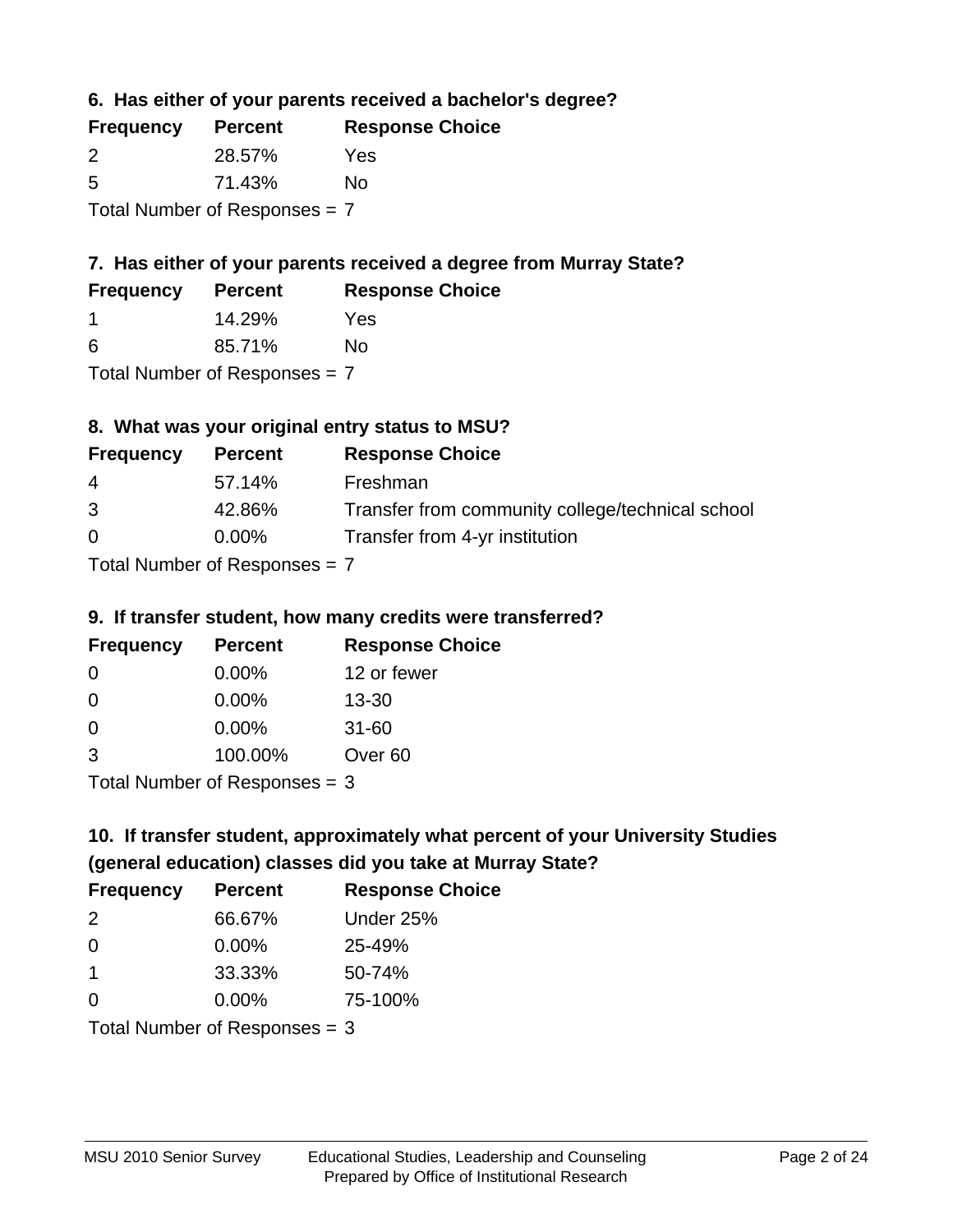### **11. What has been your attendance status at MSU?**

| <b>Frequency</b>          | <b>Percent</b> | <b>Response Choice</b>     |
|---------------------------|----------------|----------------------------|
| 6                         | 85.71%         | <b>Primarily full-time</b> |
| -1                        | 14.29%         | <b>Primarily part-time</b> |
| Tatal Number of Desperace |                |                            |

Total Number of Responses = 7

### **12. In which Residential College are you a member?**

| <b>Frequency</b> | <b>Percent</b> | <b>Response Choice</b>            |
|------------------|----------------|-----------------------------------|
| $\mathcal{P}$    | 28.57%         | Do not know                       |
|                  | 14.29%         | <b>Clark College</b>              |
| 1                | 14.29%         | <b>Elizabeth College</b>          |
| 0                | $0.00\%$       | <b>Franklin-Springer Colleges</b> |
| 0                | $0.00\%$       | <b>Hart College</b>               |
| $\mathcal{P}$    | 28.57%         | <b>Hester College</b>             |
|                  | 14.29%         | <b>Regents College</b>            |
| 0                | 0.00%          | <b>Richmond College</b>           |
| 0                | 0.00%          | <b>White College</b>              |

Total Number of Responses = 7

### **13. Have you ever received any type of Financial Aid while at MSU? (Scholarships, grants, work-study, etc.)**

| <b>Frequency</b> | <b>Percent</b>                  | <b>Response Choice</b> |
|------------------|---------------------------------|------------------------|
| 5                | 71.43%                          | Yes                    |
| $\mathcal{P}$    | 28.57%                          | Nο                     |
|                  | Total Number of Responses $= 7$ |                        |

# **14. What degree are you seeking at this time?**

| <b>Frequency</b> | <b>Percent</b>                  | <b>Response Choice</b> |
|------------------|---------------------------------|------------------------|
| $\Omega$         | $0.00\%$                        | Associate              |
| 7                | 100.00%                         | <b>Baccalaureate</b>   |
|                  | Total Number of Responses $= 7$ |                        |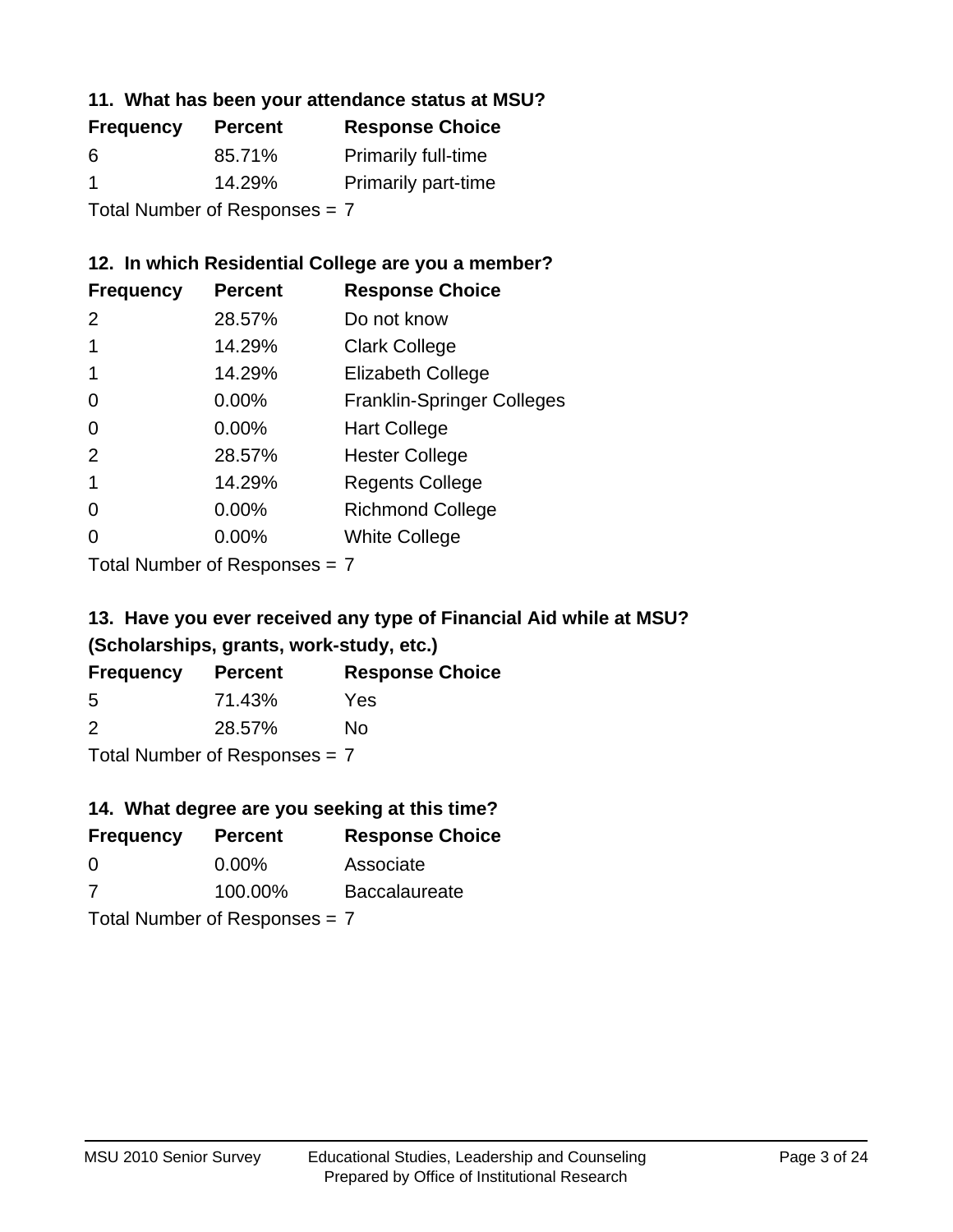**15. How many years will it take you to complete your degree from the point of your initial enrollment in college (including any time at a previous institution)?**

| <b>Frequency</b> | <b>Percent</b> | <b>Response Choice</b> |
|------------------|----------------|------------------------|
| $\Omega$         | 0.00%          | Two                    |
| $\Omega$         | 0.00%          | <b>Three</b>           |
| 2                | 28.57%         | Four                   |
| 2                | 28.57%         | Five                   |
| $\mathbf 1$      | 14.29%         | <b>Six</b>             |
| 2                | 28.57%         | More than six          |
|                  |                |                        |

Total Number of Responses = 7

#### **16. In what range does your grade point average fall?**

| <b>Frequency</b> | <b>Percent</b> | <b>Response Choice</b> |
|------------------|----------------|------------------------|
|                  | 14.29%         | $2.00 - 2.50$          |
| $\mathcal{P}$    | 28.57%         | $2.51 - 3.00$          |
| 1                | 14.29%         | $3.01 - 3.50$          |
| 3                | 42.86%         | $3.51 - 4.00$          |
|                  |                |                        |

Total Number of Responses = 7

### **They are used to sort the data, and do not appear in this table Questions 17 and 18 relate to department and program information.**

### **19. For what purpose did you enroll at MSU?**

| <b>Frequency</b> | <b>Percent</b>              | <b>Response Choice</b>                    |
|------------------|-----------------------------|-------------------------------------------|
| 0                | $0.00\%$                    | To receive an associate degree            |
| 7                | 100.00%                     | To receive a baccalaureate degree         |
| $\overline{0}$   | $0.00\%$                    | To take a few job related courses         |
| $\Omega$         | $0.00\%$                    | To transfer to another college/university |
|                  | Total Number of Despesses 7 |                                           |

Total Number of Responses = 7

# **20. What is the highest degree you eventually hope to receive?**

| <b>Frequency</b> | <b>Percent</b>              | <b>Response Choice</b> |
|------------------|-----------------------------|------------------------|
| 0                | $0.00\%$                    | Associate              |
| 2                | 28.57%                      | <b>Baccalaureate</b>   |
| 5                | 71.43%                      | Graduate               |
| $\Omega$         | $0.00\%$                    | Professional           |
|                  | Total Number of Despesses 7 |                        |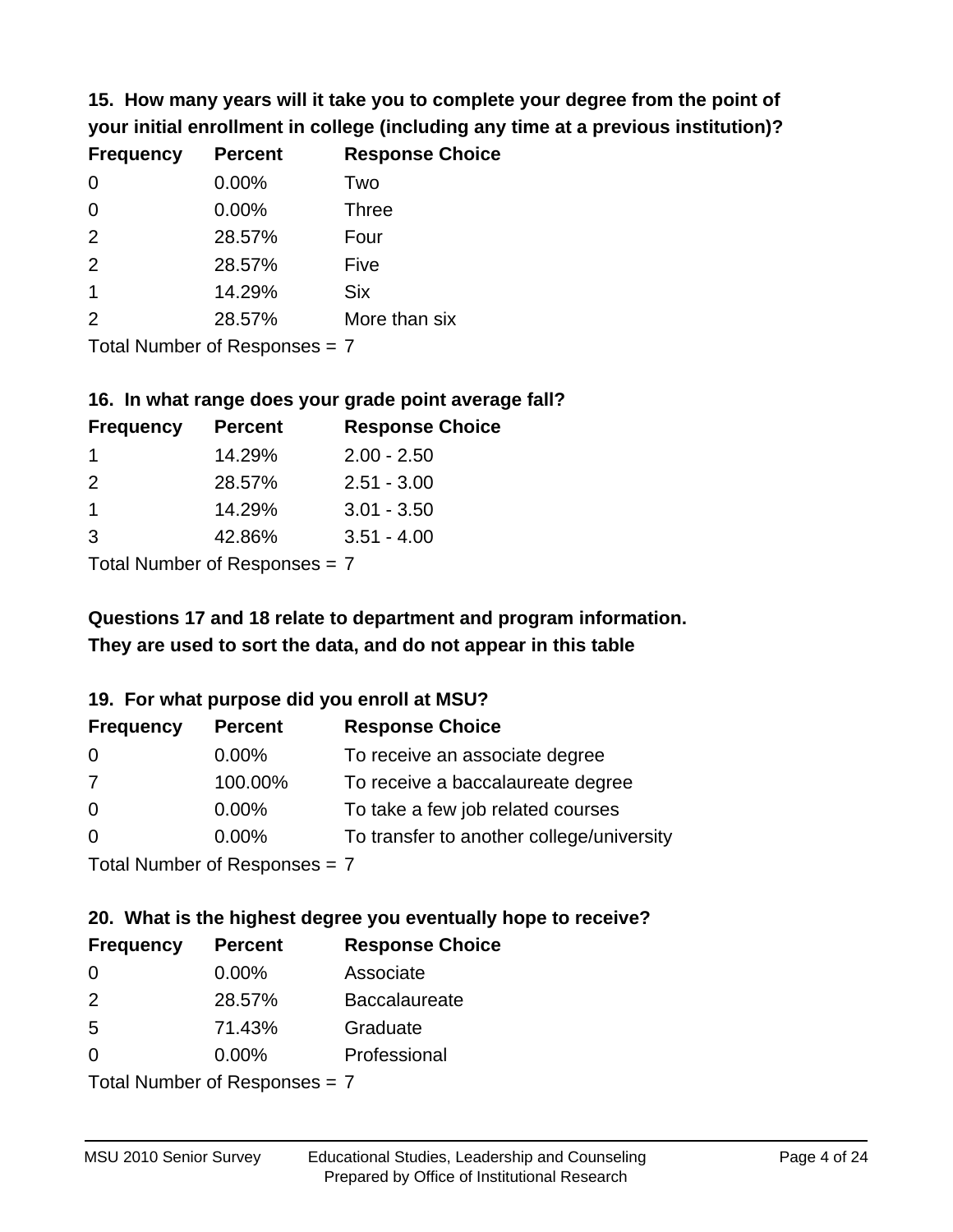### **21. Which best describes your situation?**

| <b>Frequency</b> | <b>Percent</b> | <b>Response Choice</b>               |
|------------------|----------------|--------------------------------------|
| 4                | 57.14%         | Did not change major/area            |
| $\Omega$         | $0.00\%$       | Did not initially declare major/area |
| 3                | 42.86%         | Changed major/area                   |
|                  |                |                                      |

Total Number of Responses = 7

### **22. While school was in session during the past year, how many hours per week, on average, did you work for pay?**

| <b>Frequency</b> | <b>Percent</b> | <b>Response Choice</b> |
|------------------|----------------|------------------------|
| -1               | 14.29%         | Did not work           |
| $\Omega$         | 0.00%          | Worked 1-10 hrs        |
| 2                | 28.57%         | Worked 11-20 hrs       |
| $\mathbf 1$      | 14.29%         | Worked 21-30 hrs       |
| 2                | 28.57%         | Worked 31-40 hrs       |
| -1               | 14.29%         | Worked over 40 hrs     |
|                  |                |                        |

Total Number of Responses = 7

### **23. For the most part, were classes offered at times convenient to you?**

| <b>Frequency</b>                | <b>Percent</b> | <b>Response Choice</b> |
|---------------------------------|----------------|------------------------|
| 6                               | 85.71%         | Yes                    |
| -1                              | 14.29%         | Nο                     |
| Total Number of Responses = $7$ |                |                        |

### **24. If no, what time would you have preferred?**

| <b>Frequency</b> | <b>Percent</b>                | <b>Response Choice</b> |
|------------------|-------------------------------|------------------------|
| $\Omega$         | $0.00\%$                      | Late afternoon         |
| $\mathbf 1$      | 100.00%                       | Evening                |
| $\Omega$         | $0.00\%$                      | Weekend                |
| $\Omega$         | $0.00\%$                      | During the day         |
|                  | Total Number of Responses = 1 |                        |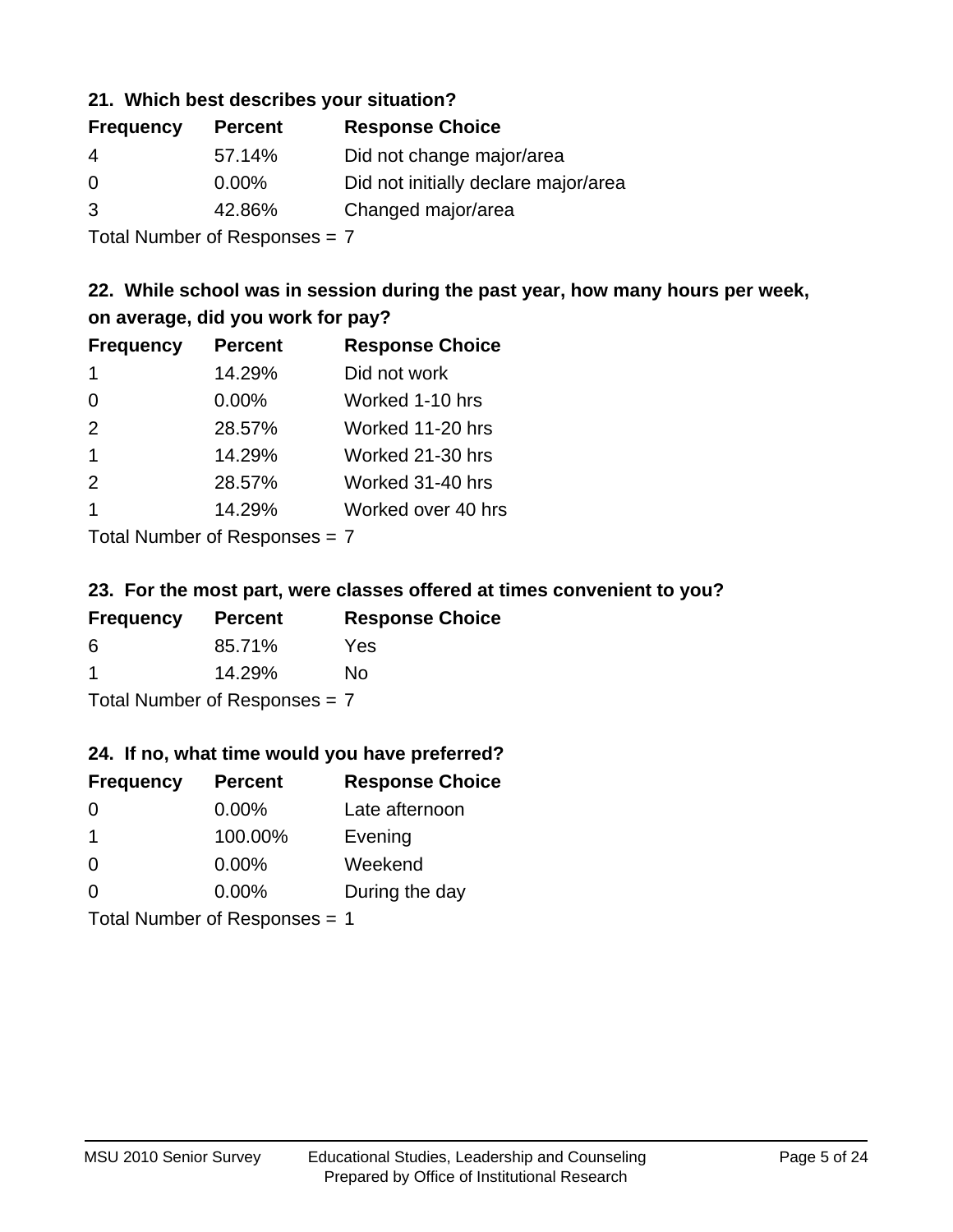### **25. Which best describes the location where you completed the majority of your coursework?**

| <b>Frequency</b> | <b>Percent</b>                  | <b>Response Choice</b> |
|------------------|---------------------------------|------------------------|
| 4                | 57.14%                          | Murray                 |
| 2                | 28.57%                          | Paducah                |
| 0                | 0.00%                           | Ft. Campbell           |
| 1                | 14.29%                          | Madisonville           |
| 0                | 0.00%                           | Hopkinsville           |
| 0                | 0.00%                           | Henderson              |
| 0                | 0.00%                           | On the Internet        |
| 0                | 0.00%                           | Other                  |
|                  | Total Number of Responses $= 7$ |                        |

**26. Did you take any online courses while at Murray State?**

| <b>Frequency</b> | <b>Percent</b>                  | <b>Response Choice</b> |
|------------------|---------------------------------|------------------------|
| 3                | 42.86%                          | Yes                    |
| 4                | 57.14%                          | Nο                     |
|                  | Total Number of Responses $= 7$ |                        |

# **27. Did it take you an extra semester or more to complete degree requirements at Murray State?**

| <b>Frequency</b> | <b>Percent</b> | <b>Response Choice</b> |
|------------------|----------------|------------------------|
| 5                | 71.43%         | Yes                    |
| $\mathcal{P}$    | 28.57%         | Nο                     |
|                  |                |                        |

Total Number of Responses = 7

### **28. If yes, why did it take you an extra semester or more?**

| <b>Frequency</b> | <b>Percent</b>                 | <b>Response Choice</b>                                       |
|------------------|--------------------------------|--------------------------------------------------------------|
| $\mathbf{1}$     | 20.00%                         | Work obligation limited my enrollment.                       |
| $\mathbf{1}$     | 20.00%                         | Family obligations limited my enrollment.                    |
| $\mathbf 0$      | $0.00\%$                       | Tuition and other costs of attendance limited my enrollment. |
| $\mathbf{1}$     | 20.00%                         | A decision to change majors added to my requirements.        |
| $\overline{1}$   | 20.00%                         | A required course or courses were not offered.               |
| $\overline{0}$   | $0.00\%$                       | Credits were lost transferring to Murray State.              |
| $\mathbf{1}$     | 20.00%                         | Other                                                        |
|                  | Total Number of Reconnect $-5$ |                                                              |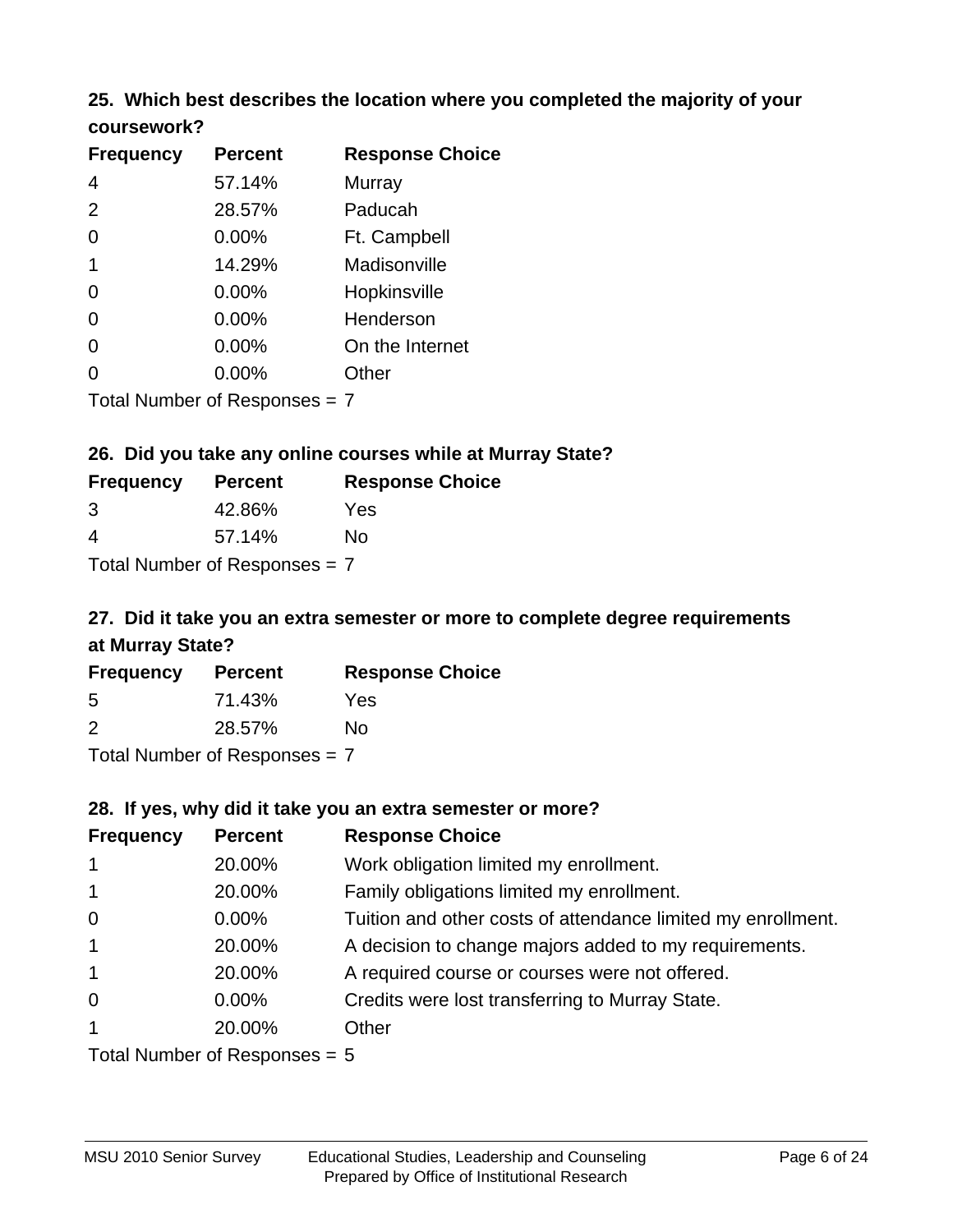### **29. Did you have trouble getting any course(s) you needed while at Murray State?**

| <b>Frequency</b>                | <b>Percent</b> | <b>Response Choice</b> |  |
|---------------------------------|----------------|------------------------|--|
| -4                              | 57.14%         | Yes                    |  |
| -3                              | 42.86%         | Nο                     |  |
| Total Number of Responses = $7$ |                |                        |  |

### **30. If yes, why did you have trouble getting the course?**

| <b>Frequency</b> | <b>Percent</b> | <b>Response Choice</b>                                |
|------------------|----------------|-------------------------------------------------------|
| $\overline{0}$   | $0.00\%$       | Not offered the semester I needed it.                 |
| $\overline{0}$   | $0.00\%$       | Not offered at hours convenient to my work schedule.  |
| $\overline{1}$   | 25.00%         | Not offered at hours suitable for my school schedule. |
| 3                | 75.00%         | All course sections were closed.                      |
| $\overline{0}$   | $0.00\%$       | I was unaware of the prerequisites for the course.    |
|                  |                |                                                       |

Total Number of Responses = 4

### **31. Which statement best describes your experience with off-campus coop/internship?**

| <b>Frequency</b> | <b>Percent</b> | <b>Response Choice</b>             |
|------------------|----------------|------------------------------------|
| $\overline{4}$   | 57.14%         | Cannot judge, I did not have one.  |
| $\mathbf 1$      | 14.29%         | My experience was very valuable.   |
| 2                | 28.57%         | My experience was valuable.        |
| $\Omega$         | $0.00\%$       | My experience was of little value. |
| $\Omega$         | 0.00%          | My experience was of no value.     |
|                  |                |                                    |

Total Number of Responses = 7

# **32. Which statement best describes your experience with on-campus faculty-directed research, scholarly, or creative project?**

| <b>Frequency</b> | <b>Percent</b>             | <b>Response Choice</b>             |
|------------------|----------------------------|------------------------------------|
| 5                | 71.43%                     | Cannot judge; I did not have one.  |
| $\overline{1}$   | 14.29%                     | My experience was very valuable.   |
| $\mathbf 1$      | 14.29%                     | My experience was valuable.        |
| $\Omega$         | $0.00\%$                   | My experience was of little value. |
| $\Omega$         | 0.00%                      | My experience was of no value.     |
|                  | Tatal Number of Desperance |                                    |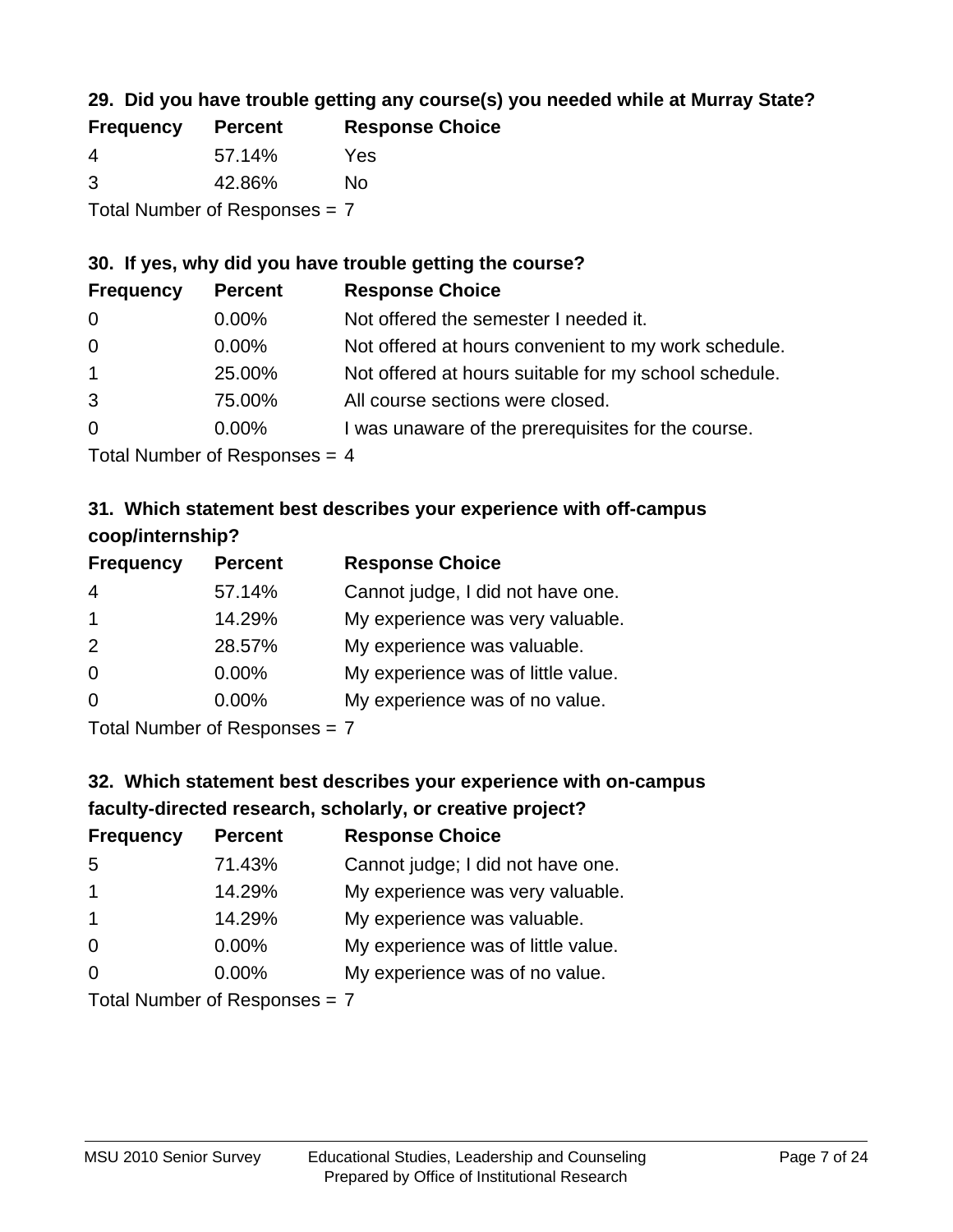#### **33. Which statement best describes your experience with academic advising in your major/area?**

| $\cdots$ your mapping out. |                |                                                       |  |
|----------------------------|----------------|-------------------------------------------------------|--|
| <b>Frequency</b>           | <b>Percent</b> | <b>Response Choice</b>                                |  |
| 0                          | $0.00\%$       | Cannot judge; I did not make use of the opportunity.  |  |
| $\overline{4}$             | 57.14%         | I was satisfied with information my adviser provided. |  |
| 3                          | 42.86%         | Advice was inaccurate, incomplete, or misleading.     |  |
| $\overline{0}$             | $0.00\%$       | My adviser was not available.                         |  |
|                            |                |                                                       |  |

Total Number of Responses = 7

### **For questions 34-48, indicate the extent to which you were satisfied.**

|  | 34. Class size relative to type of course |  |  |
|--|-------------------------------------------|--|--|
|  |                                           |  |  |

| <b>Frequency</b> | <b>Percent</b>                | <b>Response Choice</b> |
|------------------|-------------------------------|------------------------|
| 3                | 42.86%                        | Very satisfied         |
| 4                | 57.14%                        | Satisfied              |
| $\overline{0}$   | $0.00\%$                      | <b>Dissatisfied</b>    |
| $\Omega$         | $0.00\%$                      | Very dissatisfied      |
|                  | Total Number of Reconnege – 7 |                        |

Total Number of Responses  $=$   $\prime$ 

### **35. Out-of-class availability of faculty**

| <b>Frequency</b> | <b>Percent</b> | <b>Response Choice</b> |
|------------------|----------------|------------------------|
|                  | 14.29%         | Very satisfied         |
| 4                | 57.14%         | Satisfied              |
| 2                | 28.57%         | <b>Dissatisfied</b>    |
| $\Omega$         | 0.00%          | Very dissatisfied      |
|                  |                |                        |

Total Number of Responses = 7

### **36. Effectiveness of your high school preparation for college work**

| <b>Frequency</b> | <b>Percent</b>                | <b>Response Choice</b> |
|------------------|-------------------------------|------------------------|
| $\mathcal{P}$    | 28.57%                        | Very satisfied         |
| -1               | 14.29%                        | Satisfied              |
| 3                | 42.86%                        | <b>Dissatisfied</b>    |
| -1               | 14.29%                        | Very dissatisfied      |
|                  | Total Number of Poenances - 7 |                        |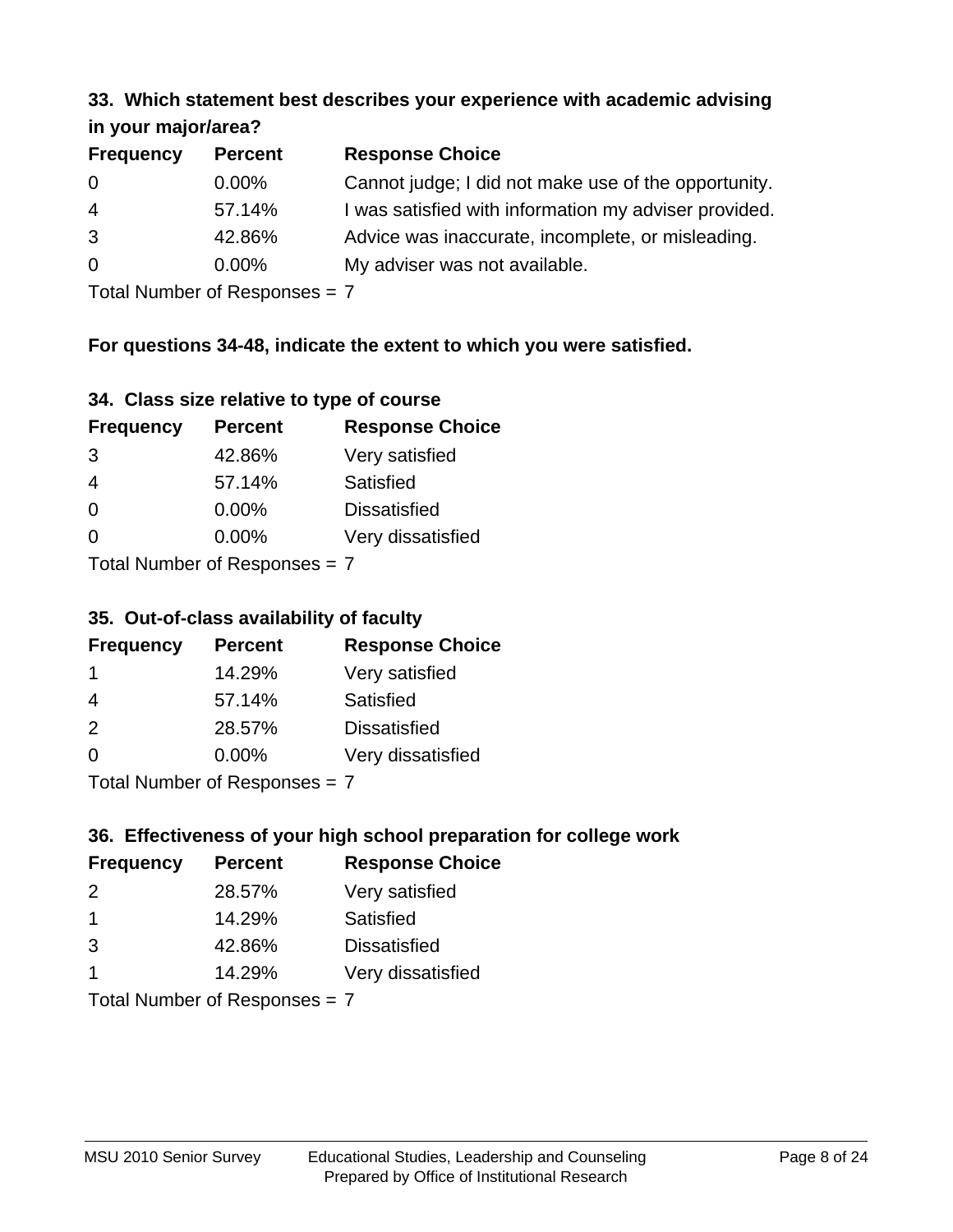### **37. Fairness of faculty in their treatment of individual students**

| <b>Frequency</b> | <b>Percent</b> | <b>Response Choice</b> |
|------------------|----------------|------------------------|
| 3                | 42.86%         | Very satisfied         |
| 4                | 57.14%         | Satisfied              |
| $\Omega$         | $0.00\%$       | <b>Dissatisfied</b>    |
| $\Omega$         | $0.00\%$       | Very dissatisfied      |
|                  |                |                        |

Total Number of Responses = 7

### **38. Overall quality of instruction at Murray State**

| <b>Frequency</b> | <b>Percent</b> | <b>Response Choice</b> |
|------------------|----------------|------------------------|
| 3                | 42.86%         | Very satisfied         |
| 3                | 42.86%         | Satisfied              |
|                  | 14.29%         | <b>Dissatisfied</b>    |
| $\Omega$         | 0.00%          | Very dissatisfied      |
|                  |                |                        |

Total Number of Responses = 7

### **39. Quality of instruction in University Studies (General Education) courses**

| <b>Frequency</b> | <b>Percent</b> | <b>Response Choice</b> |
|------------------|----------------|------------------------|
|                  | 14.29%         | Very satisfied         |
| 5                | 71.43%         | Satisfied              |
|                  | 14.29%         | <b>Dissatisfied</b>    |
| $\Omega$         | 0.00%          | Very dissatisfied      |
|                  |                |                        |

Total Number of Responses = 7

### **40. Quality of instruction in your major**

| <b>Frequency</b>                                | <b>Percent</b> | <b>Response Choice</b> |
|-------------------------------------------------|----------------|------------------------|
| 3                                               | 42.86%         | Very satisfied         |
| 4                                               | 57.14%         | Satisfied              |
| $\Omega$                                        | $0.00\%$       | <b>Dissatisfied</b>    |
| $\Omega$                                        | $0.00\%$       | Very dissatisfied      |
| $T$ at all Masseds and $R$ $D$ are a second $T$ |                |                        |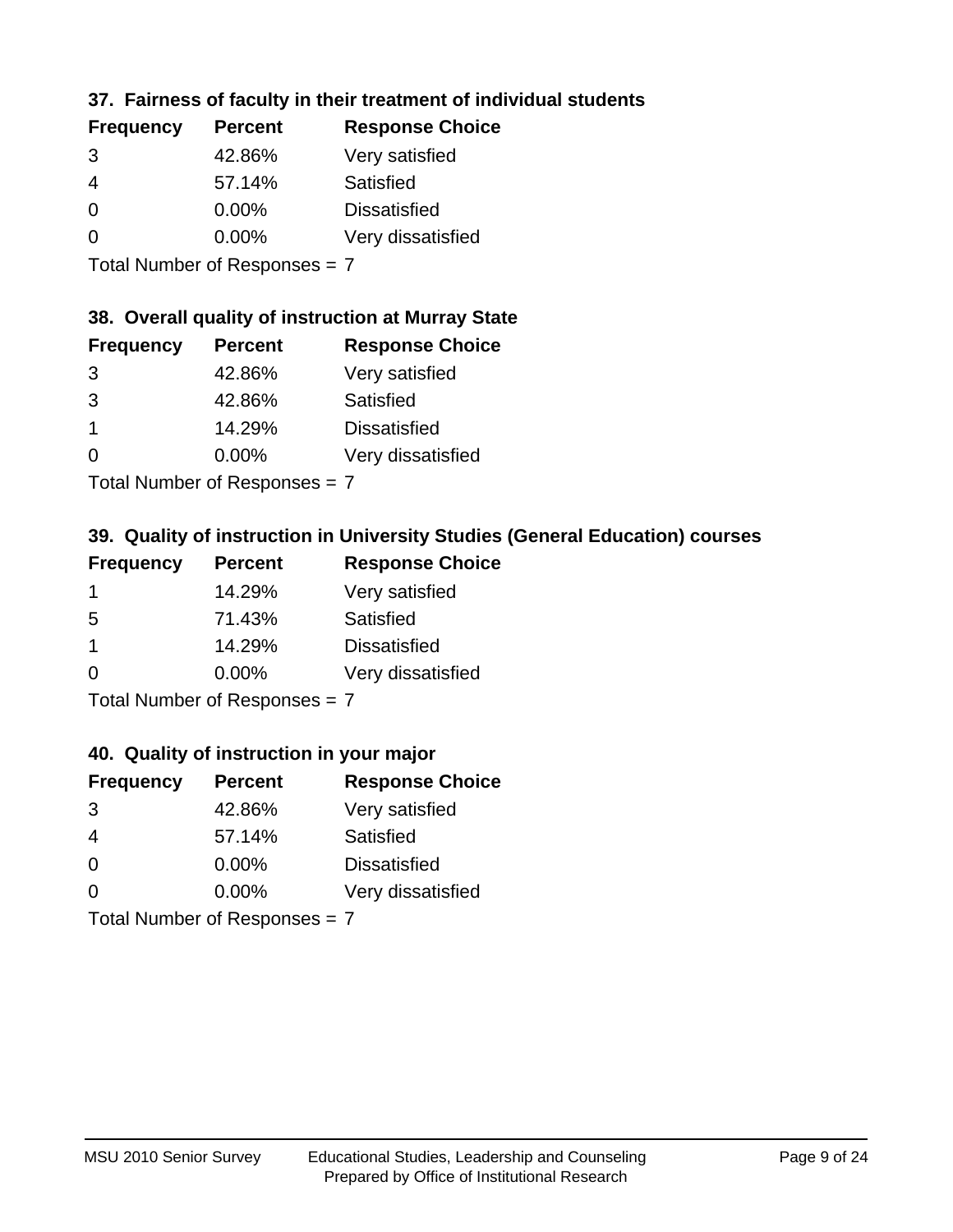### **41. Clarity of program objectives in your major**

| <b>Percent</b> | <b>Response Choice</b> |
|----------------|------------------------|
| 14.29%         | Very satisfied         |
| 57.14%         | Satisfied              |
| 28.57%         | <b>Dissatisfied</b>    |
| $0.00\%$       | Very dissatisfied      |
|                |                        |

Total Number of Responses = 7

### **42. Intellectual challenge of the academic program**

| <b>Frequency</b> | <b>Percent</b> | <b>Response Choice</b> |
|------------------|----------------|------------------------|
| 3                | 42.86%         | Very satisfied         |
| 3                | 42.86%         | Satisfied              |
|                  | 14.29%         | <b>Dissatisfied</b>    |
| $\Omega$         | 0.00%          | Very dissatisfied      |
|                  |                |                        |

Total Number of Responses = 7

### **43. Encouragement and information from your major department for employment after graduation**

| <b>Frequency</b> | <b>Percent</b> | <b>Response Choice</b> |
|------------------|----------------|------------------------|
| 2                | 28.57%         | Very satisfied         |
| 3                | 42.86%         | Satisfied              |
| -1               | 14.29%         | <b>Dissatisfied</b>    |
| -1               | 14.29%         | Very dissatisfied      |
|                  |                |                        |

Total Number of Responses = 7

# **44. Availability of opportunities to engage in a faculty-mentored research,**

### **scholarly, or creative project in your area of study/interest**

| <b>Frequency</b> | <b>Percent</b> | <b>Response Choice</b> |
|------------------|----------------|------------------------|
|                  | 14.29%         | Very satisfied         |
| 4                | 57.14%         | Satisfied              |
|                  | 14.29%         | <b>Dissatisfied</b>    |
|                  | 14.29%         | Very dissatisfied      |
|                  |                |                        |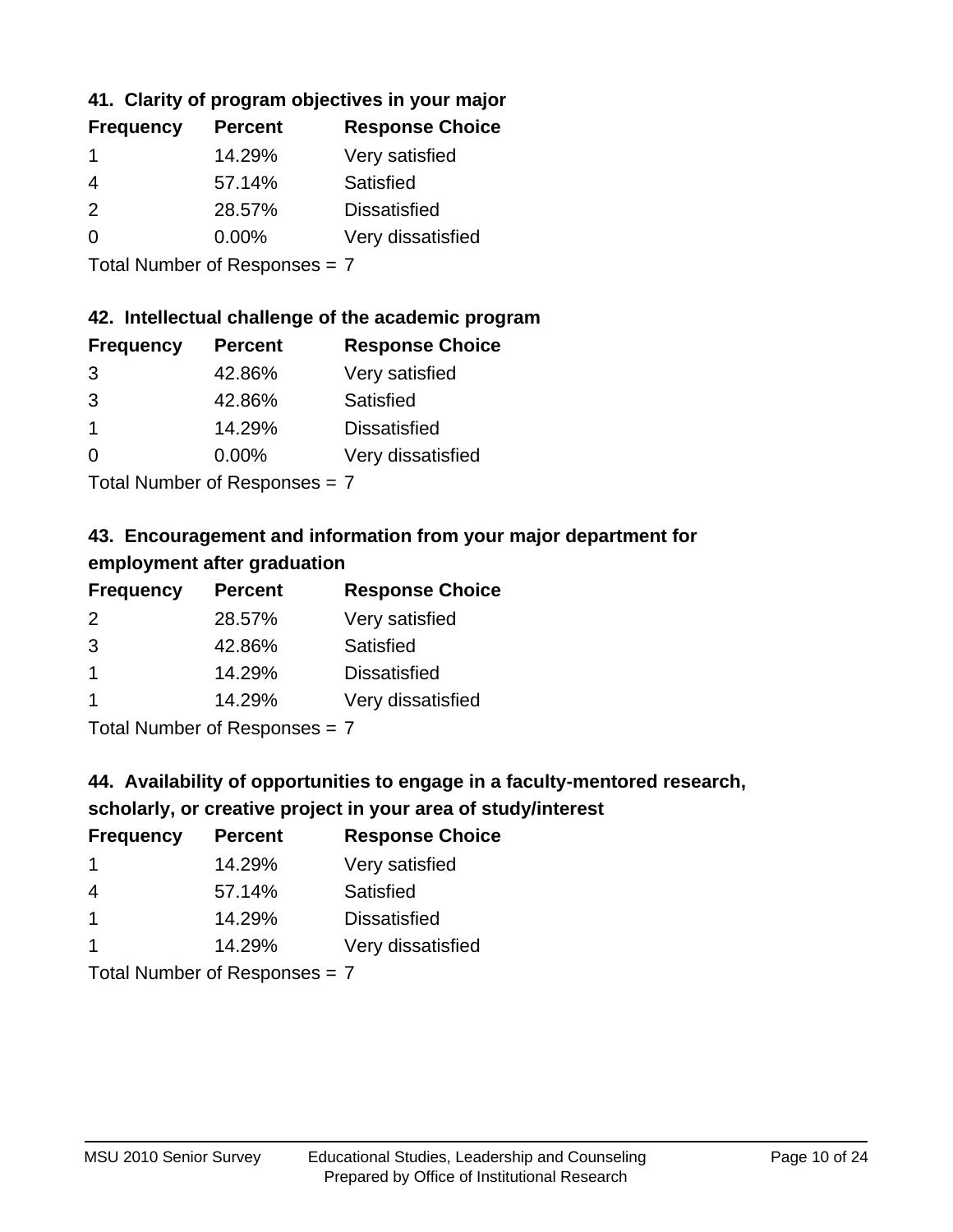### **45. Library hours**

| <b>Frequency</b> | <b>Percent</b> | <b>Response Choice</b> |
|------------------|----------------|------------------------|
| 2                | 28.57%         | Very satisfied         |
| 5                | 71.43%         | Satisfied              |
| $\Omega$         | $0.00\%$       | <b>Dissatisfied</b>    |
| 0                | $0.00\%$       | Very dissatisfied      |
|                  |                |                        |

Total Number of Responses = 7

### **46. Effectiveness of library personnel in meeting your information needs**

| <b>Frequency</b> | <b>Percent</b> | <b>Response Choice</b> |
|------------------|----------------|------------------------|
| $\mathcal{P}$    | 28.57%         | Very satisfied         |
| .5               | 71.43%         | Satisfied              |
| 0                | $0.00\%$       | <b>Dissatisfied</b>    |
| O                | $0.00\%$       | Very dissatisfied      |
|                  |                |                        |

Total Number of Responses = 7

### **47. Access to library resources on hand**

| <b>Frequency</b>          | <b>Percent</b> | <b>Response Choice</b> |
|---------------------------|----------------|------------------------|
| -1                        | 14.29%         | Very satisfied         |
| 6                         | 85.71%         | Satisfied              |
| $\Omega$                  | $0.00\%$       | <b>Dissatisfied</b>    |
| ∩                         | 0.00%          | Very dissatisfied      |
| Total Number of Deepersee |                |                        |

Total Number of Responses = 7

### **48. Electronic access to library resources**

| <b>Frequency</b>              | <b>Percent</b> | <b>Response Choice</b> |
|-------------------------------|----------------|------------------------|
| -1                            | 14.29%         | Very satisfied         |
| 6                             | 85.71%         | Satisfied              |
| $\Omega$                      | $0.00\%$       | <b>Dissatisfied</b>    |
| $\Omega$                      | $0.00\%$       | Very dissatisfied      |
| Total Number of Responses = 7 |                |                        |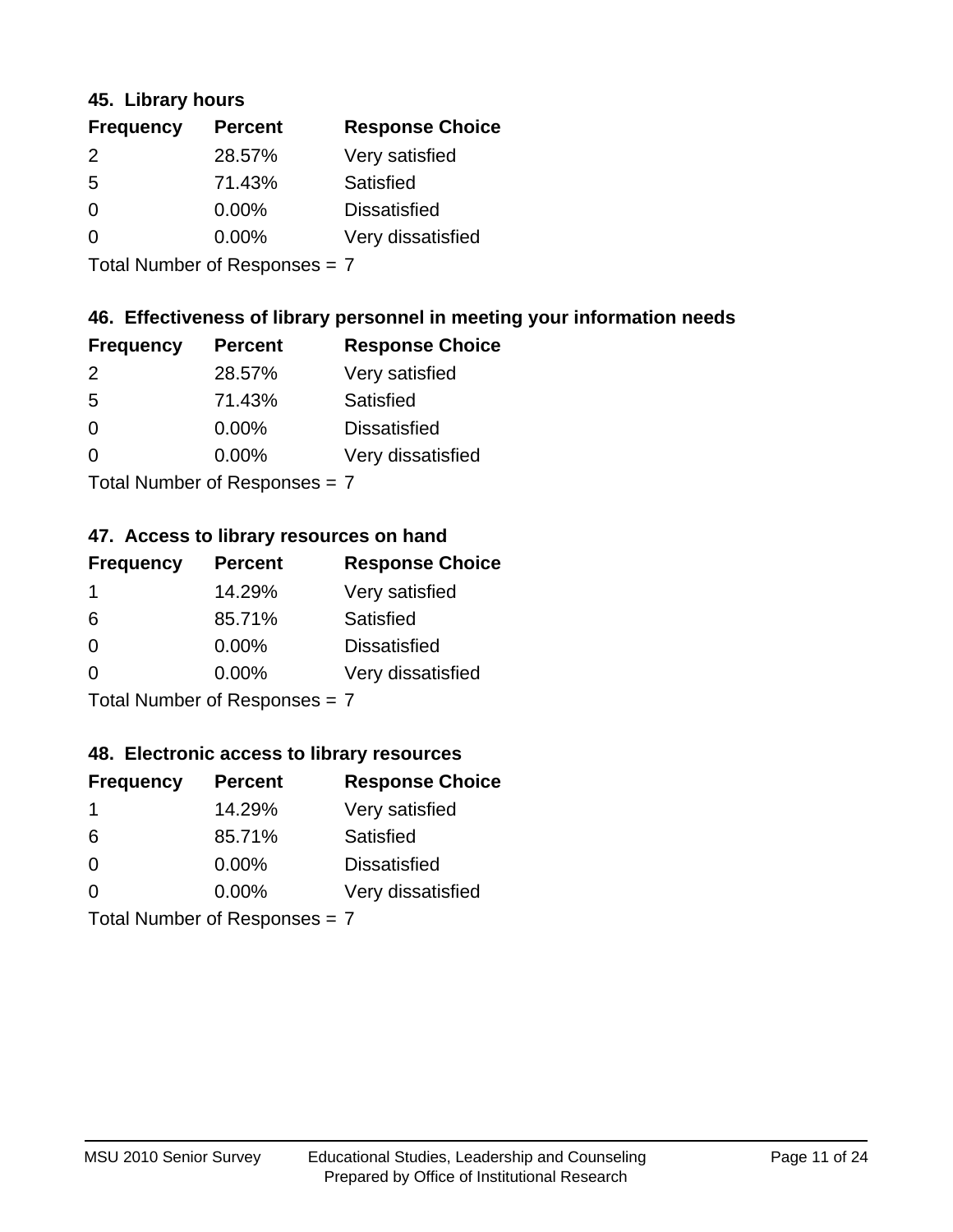**was in helping you achieve these goals. For questions 49-55, please indicate how effective University Studies at MSU** 

### **49. Writing Skills**

| <b>Frequency</b>              | <b>Percent</b> | <b>Response Choice</b> |
|-------------------------------|----------------|------------------------|
| -1                            | 14.29%         | Very effective         |
| 3                             | 42.86%         | Effective              |
| 3                             | 42.86%         | Ineffective            |
| $\Omega$                      | $0.00\%$       | Very ineffective       |
| Total Number of Responses = 7 |                |                        |

**50. Speaking Skills**

| <b>Frequency</b>                 | <b>Percent</b> | <b>Response Choice</b> |
|----------------------------------|----------------|------------------------|
| -1                               | 14.29%         | Very effective         |
| -5                               | 71.43%         | Effective              |
| $\mathbf 1$                      | 14.29%         | Ineffective            |
| $\Omega$                         | 0.00%          | Very ineffective       |
| $Total Number of DoEROR 202 = 7$ |                |                        |

I otal Number of Responses = 7

### **51. Critical Thinking Skills**

| <b>Frequency</b> | <b>Percent</b>            | <b>Response Choice</b> |
|------------------|---------------------------|------------------------|
| 1                | 14.29%                    | Very effective         |
| -5               | 71.43%                    | Effective              |
| $\Omega$         | 0.00%                     | Ineffective            |
| 1                | 14.29%                    | Very ineffective       |
|                  | Total Number of Deepensee |                        |

Total Number of Responses = 7

### **52. Computer Technology**

| <b>Frequency</b>              | <b>Percent</b> | <b>Response Choice</b> |
|-------------------------------|----------------|------------------------|
| $\mathbf 1$                   | 14.29%         | Very effective         |
| 6                             | 85.71%         | Effective              |
| $\Omega$                      | $0.00\%$       | Ineffective            |
| 0                             | 0.00%          | Very ineffective       |
| Total Number of Responses = 7 |                |                        |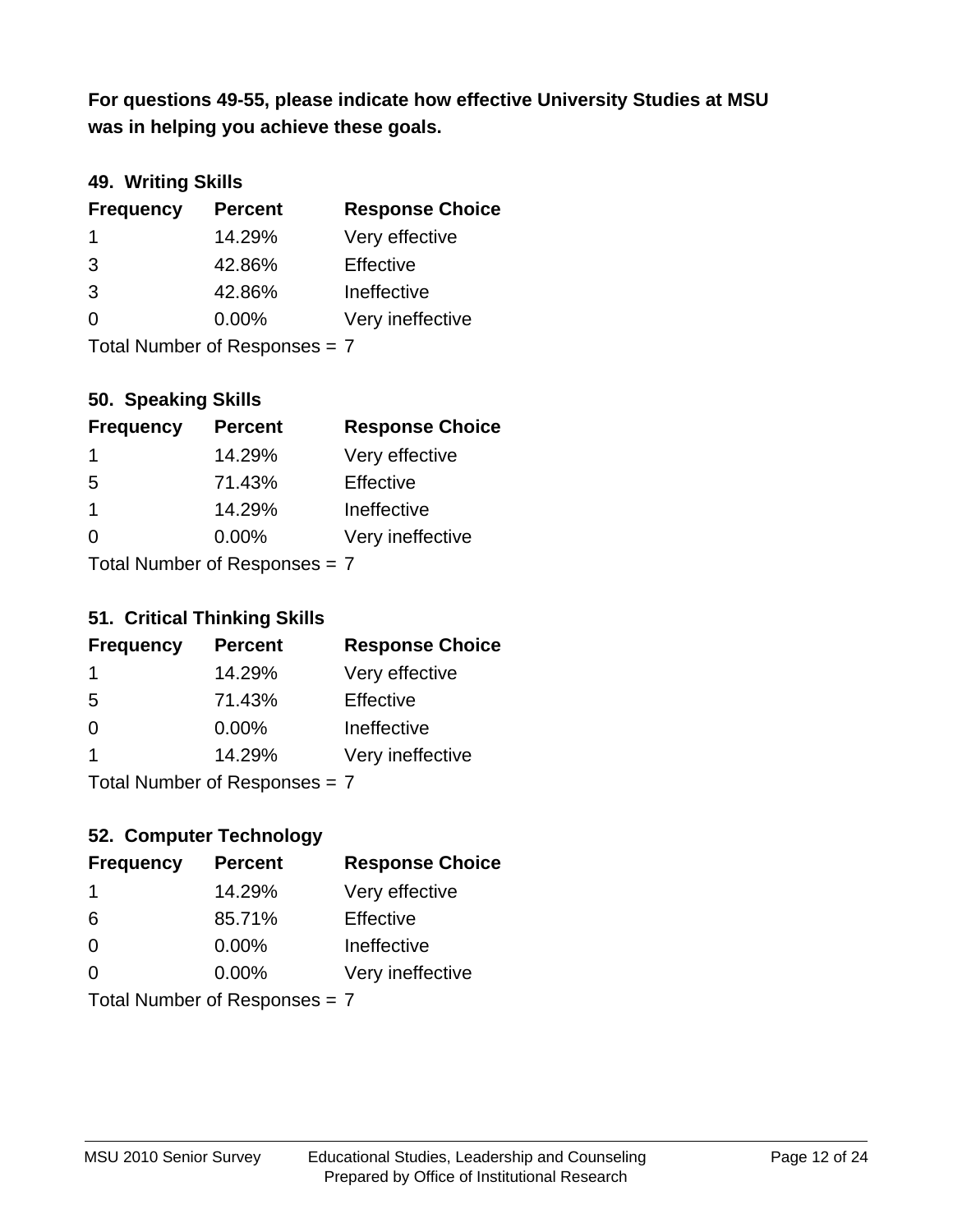### **53. General Knowledge in the liberal arts and sciences**

| <b>Frequency</b> | <b>Percent</b> | <b>Response Choice</b> |
|------------------|----------------|------------------------|
|                  | 14.29%         | Very effective         |
| .5               | 71.43%         | Effective              |
|                  | 14.29%         | Ineffective            |
| ∩                | $0.00\%$       | Very ineffective       |
|                  |                |                        |

Total Number of Responses = 7

### **54. International Perspectives**

| <b>Frequency</b> | <b>Percent</b> | <b>Response Choice</b> |
|------------------|----------------|------------------------|
| 1                | 14.29%         | Very effective         |
| -5               | 71.43%         | Effective              |
| 0                | 0.00%          | Ineffective            |
| 1                | 14.29%         | Very ineffective       |
|                  |                |                        |

Total Number of Responses = 7

### **55. Stimulation of interest in areas outside your chosen field of study**

| <b>Frequency</b> | <b>Percent</b>            | <b>Response Choice</b> |
|------------------|---------------------------|------------------------|
|                  | 14.29%                    | Very effective         |
| 4                | 57.14%                    | Effective              |
| 2                | 28.57%                    | Ineffective            |
| $\Omega$         | 0.00%                     | Very ineffective       |
|                  | Tatal Manakan af Dagmanag |                        |

Total Number of Responses = 7

### **For questions 56-83, please indicate how satisfactorily the following met your needs**

#### **56. African-American Student Services**

| <b>Frequency</b> | <b>Percent</b>                | <b>Response Choice</b> |
|------------------|-------------------------------|------------------------|
| 7                | 100.00%                       | Did not use            |
| $\Omega$         | 0.00%                         | Very satisfied         |
| $\Omega$         | 0.00%                         | Satisfied              |
| $\Omega$         | $0.00\%$                      | <b>Dissatisfied</b>    |
| $\Omega$         | 0.00%                         | Very dissatisfied      |
|                  | Total Number of Responses = 7 |                        |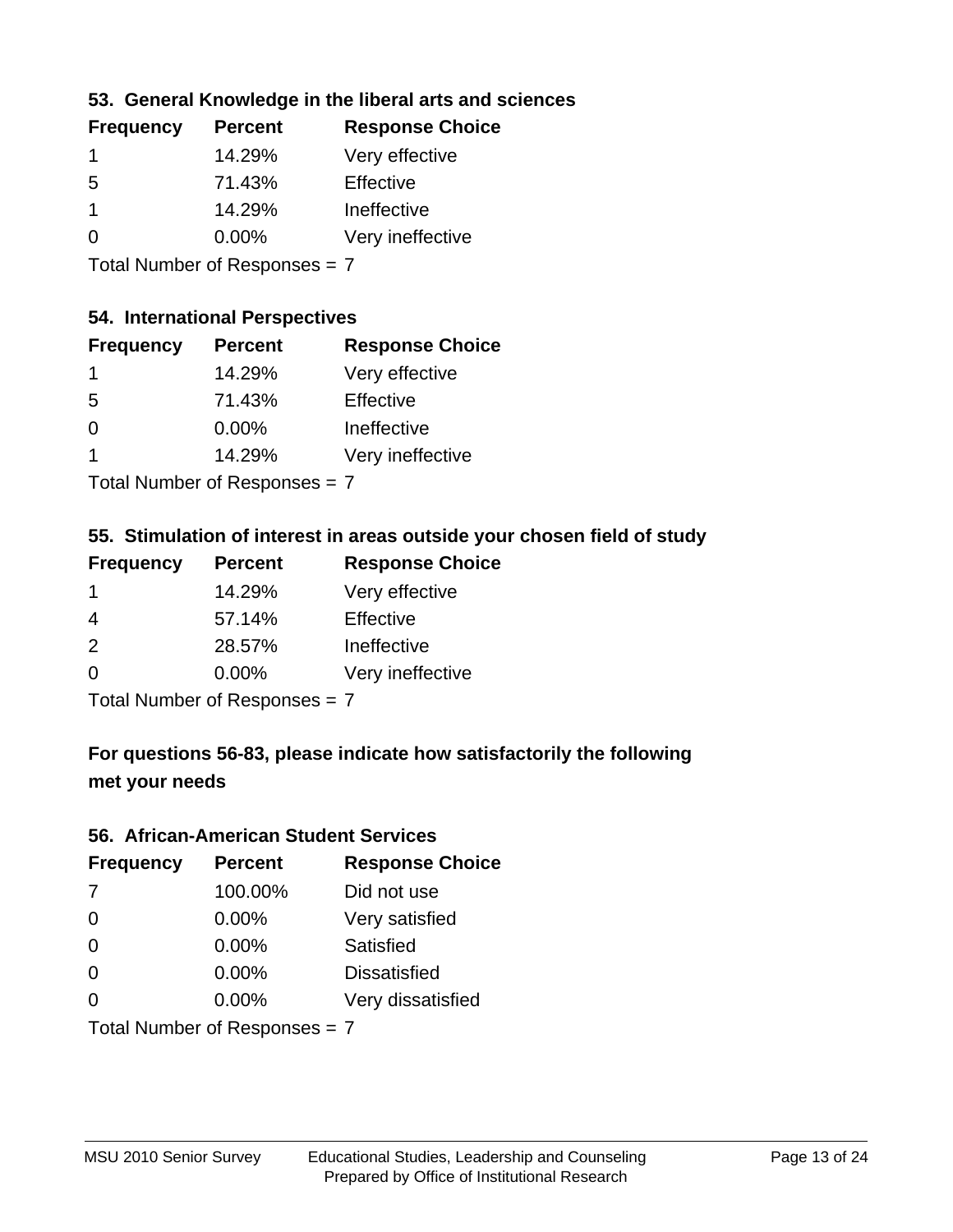### **57. Career Services Office**

| <b>Frequency</b> | <b>Percent</b> | <b>Response Choice</b> |
|------------------|----------------|------------------------|
| 5                | 71.43%         | Did not use            |
| 0                | 0.00%          | Very satisfied         |
| 2                | 28.57%         | Satisfied              |
| 0                | $0.00\%$       | <b>Dissatisfied</b>    |
|                  | $0.00\%$       | Very dissatisfied      |
|                  |                |                        |

Total Number of Responses = 7

### **58. Counseling and Testing Center**

| <b>Frequency</b>              | <b>Percent</b> | <b>Response Choice</b> |
|-------------------------------|----------------|------------------------|
| -7                            | 100.00%        | Did not use            |
| $\Omega$                      | 0.00%          | Very satisfied         |
| $\Omega$                      | 0.00%          | Satisfied              |
| $\Omega$                      | $0.00\%$       | <b>Dissatisfied</b>    |
|                               | 0.00%          | Very dissatisfied      |
| $Total Number of Denence = 7$ |                |                        |

Total Number of Responses = 7

#### **59. Cultural programming and activities**

| <b>Frequency</b>           | <b>Percent</b> | <b>Response Choice</b> |
|----------------------------|----------------|------------------------|
| 6                          | 85.71%         | Did not use            |
| $\Omega$                   | $0.00\%$       | Very satisfied         |
| -1                         | 14.29%         | Satisfied              |
| $\Omega$                   | $0.00\%$       | <b>Dissatisfied</b>    |
| $\Omega$                   | $0.00\%$       | Very dissatisfied      |
| Total Number of Denonone – |                |                        |

Total Number of Responses = 7

### **60. E-study courses**

| <b>Frequency</b> | <b>Percent</b>                | <b>Response Choice</b> |
|------------------|-------------------------------|------------------------|
| 3                | 42.86%                        | Did not use            |
| 2                | 28.57%                        | Very satisfied         |
| 2                | 28.57%                        | Satisfied              |
| $\Omega$         | 0.00%                         | <b>Dissatisfied</b>    |
| $\Omega$         | $0.00\%$                      | Very dissatisfied      |
|                  | Total Number of Responses = 7 |                        |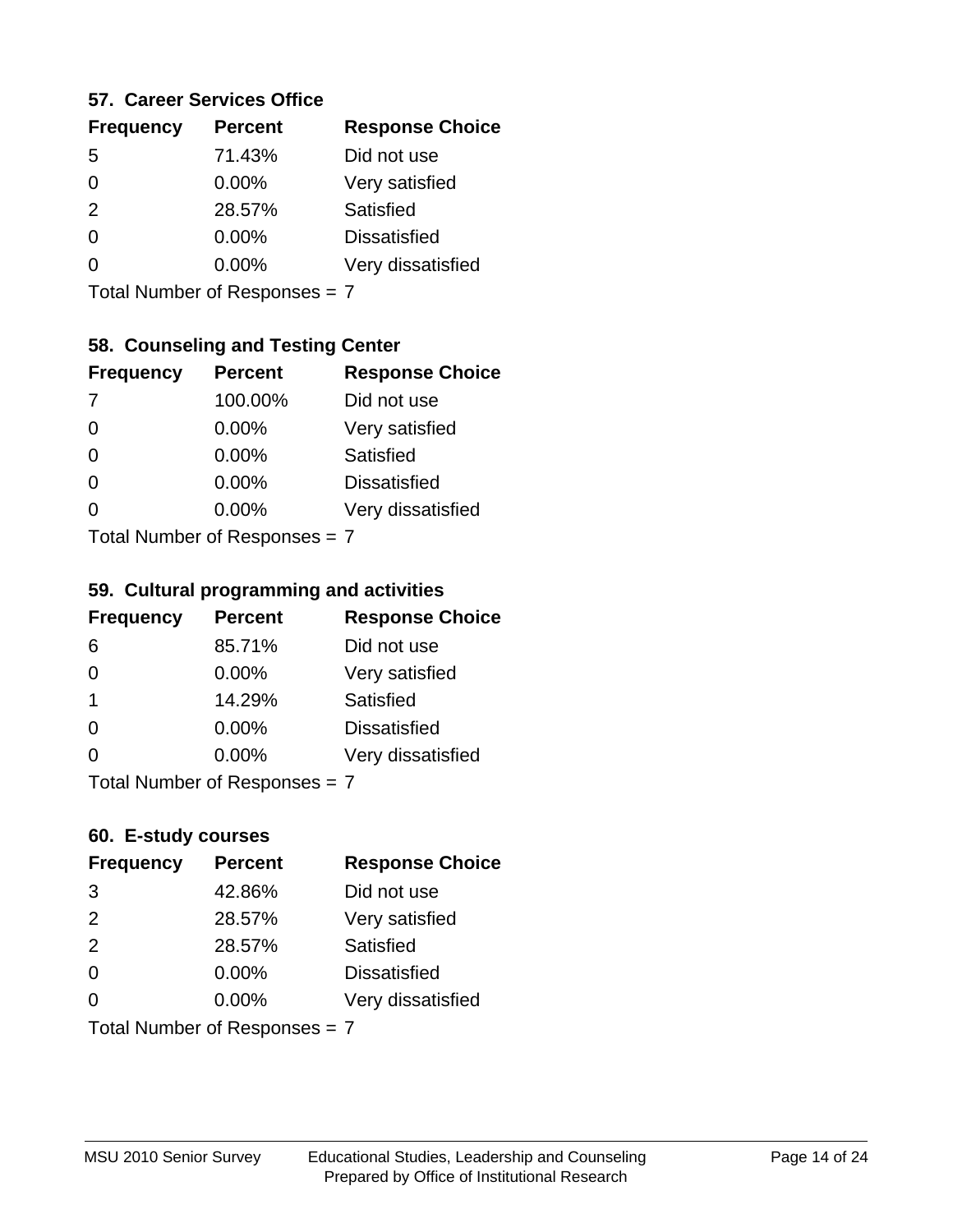### **61. Food Services**

| <b>Frequency</b> | <b>Percent</b> | <b>Response Choice</b> |
|------------------|----------------|------------------------|
| 4                | 57.14%         | Did not use            |
| $\Omega$         | $0.00\%$       | Very satisfied         |
| 2                | 28.57%         | Satisfied              |
| $\Omega$         | $0.00\%$       | <b>Dissatisfied</b>    |
|                  | 14.29%         | Very dissatisfied      |
|                  |                |                        |

Total Number of Responses = 7

### **62. Greek life and activities**

| <b>Frequency</b>              | <b>Percent</b> | <b>Response Choice</b> |
|-------------------------------|----------------|------------------------|
| 5                             | 71.43%         | Did not use            |
| 1                             | 14.29%         | Very satisfied         |
| 1                             | 14.29%         | Satisfied              |
| $\Omega$                      | 0.00%          | <b>Dissatisfied</b>    |
|                               | $0.00\%$       | Very dissatisfied      |
| Total Number of Responses = 7 |                |                        |

**63. Health Services**

| <b>Frequency</b> | <b>Percent</b>             | <b>Response Choice</b> |
|------------------|----------------------------|------------------------|
| 5                | 71.43%                     | Did not use            |
| 1                | 14.29%                     | Very satisfied         |
| -1               | 14.29%                     | Satisfied              |
| $\Omega$         | 0.00%                      | <b>Dissatisfied</b>    |
| $\Omega$         | 0.00%                      | Very dissatisfied      |
|                  | Tatal Number of Desperance |                        |

Total Number of Responses = 7

### **64. Honor Societies/Departmental Clubs/Special Interest Organizations**

| <b>Frequency</b> | <b>Percent</b>                | <b>Response Choice</b> |
|------------------|-------------------------------|------------------------|
| 5                | 71.43%                        | Did not use            |
| $\mathbf 1$      | 14.29%                        | Very satisfied         |
| -1               | 14.29%                        | Satisfied              |
| $\Omega$         | 0.00%                         | <b>Dissatisfied</b>    |
| $\Omega$         | 0.00%                         | Very dissatisfied      |
|                  | Total Number of Responses = 7 |                        |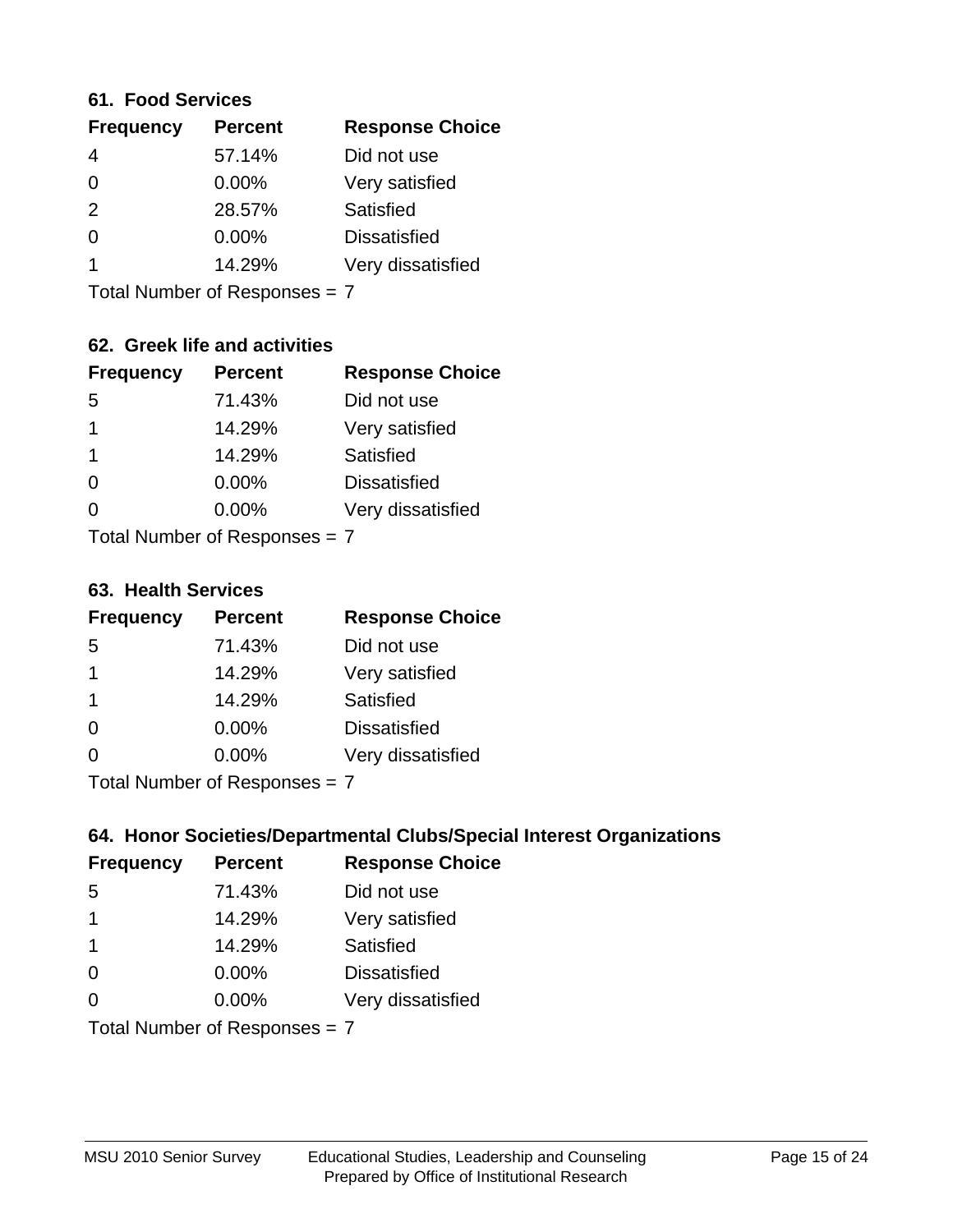### **65. International Programs and activities**

| <b>Frequency</b> | <b>Percent</b> | <b>Response Choice</b> |
|------------------|----------------|------------------------|
| -7               | 100.00%        | Did not use            |
|                  | 0.00%          | Very satisfied         |
|                  | $0.00\%$       | Satisfied              |
|                  | $0.00\%$       | <b>Dissatisfied</b>    |
|                  | $0.00\%$       | Very dissatisfied      |
|                  |                |                        |

Total Number of Responses = 7

### **66. International student support services**

| <b>Frequency</b>                | <b>Percent</b> | <b>Response Choice</b> |
|---------------------------------|----------------|------------------------|
| -7                              | 100.00%        | Did not use            |
| $\Omega$                        | 0.00%          | Very satisfied         |
| $\Omega$                        | $0.00\%$       | <b>Satisfied</b>       |
| $\Omega$                        | 0.00%          | <b>Dissatisfied</b>    |
| ∩                               | 0.00%          | Very dissatisfied      |
| $Total Number of Doepopoog = 7$ |                |                        |

Total Number of Responses = 7

### **67. Intramural Sports and Recreation**

| <b>Frequency</b> | <b>Percent</b>                | <b>Response Choice</b> |
|------------------|-------------------------------|------------------------|
| -5               | 71.43%                        | Did not use            |
| $\mathbf 1$      | 14.29%                        | Very satisfied         |
| $\overline{1}$   | 14.29%                        | Satisfied              |
| $\Omega$         | 0.00%                         | <b>Dissatisfied</b>    |
| $\Omega$         | $0.00\%$                      | Very dissatisfied      |
|                  | $Total Number of Denonce = 7$ |                        |

Total Number of Responses = 7

### **68. Lowry Center/Community College**

| <b>Frequency</b> | <b>Percent</b>                | <b>Response Choice</b> |
|------------------|-------------------------------|------------------------|
| -7               | 100.00%                       | Did not use            |
| $\Omega$         | 0.00%                         | Very satisfied         |
| $\Omega$         | 0.00%                         | Satisfied              |
| $\Omega$         | 0.00%                         | <b>Dissatisfied</b>    |
| 0                | $0.00\%$                      | Very dissatisfied      |
|                  | Total Number of Responses = 7 |                        |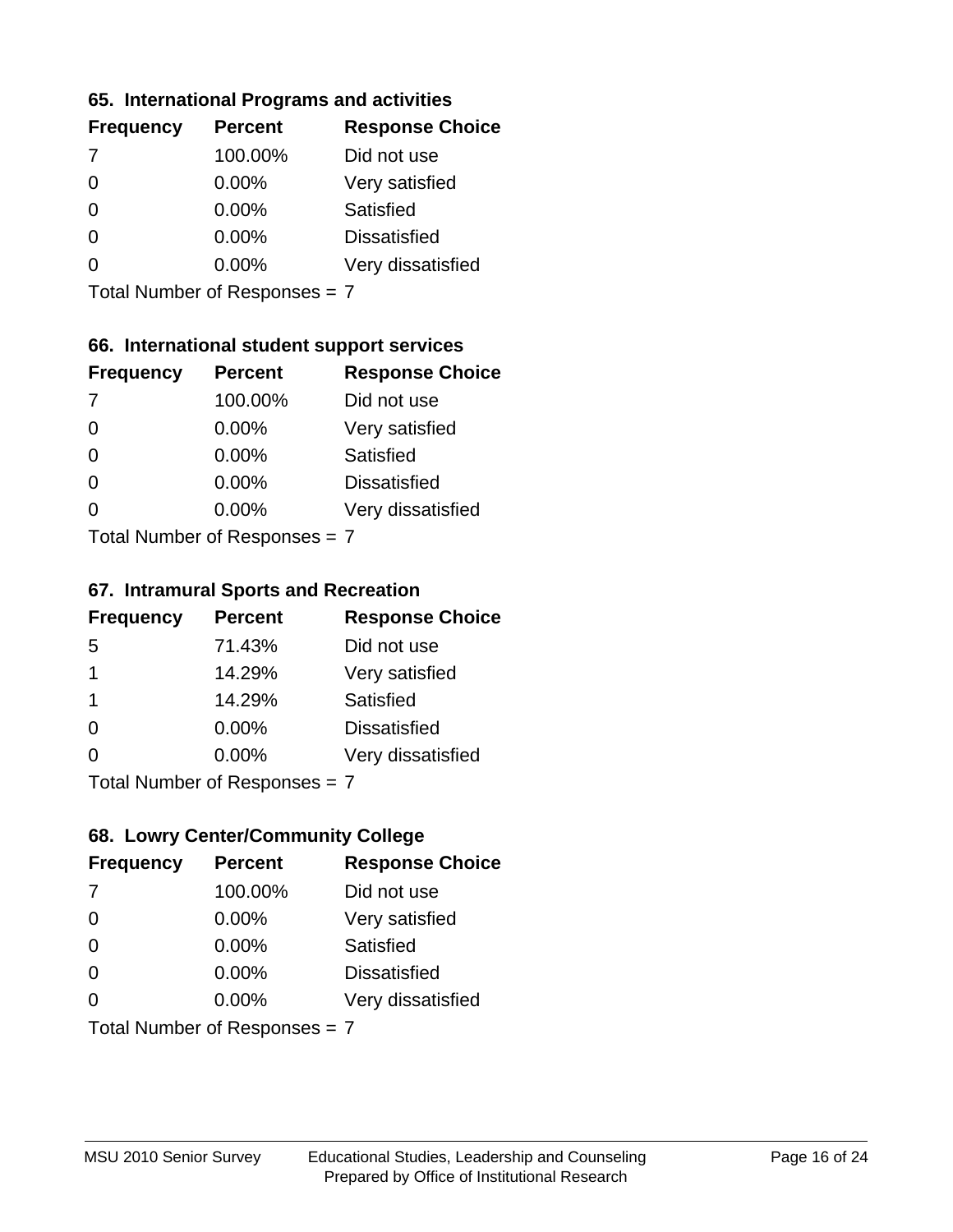### **69. Library**

| <b>Frequency</b> | <b>Percent</b> | <b>Response Choice</b> |
|------------------|----------------|------------------------|
| 3                | 42.86%         | Did not use            |
| 1                | 14.29%         | Very satisfied         |
| 3                | 42.86%         | Satisfied              |
| 0                | 0.00%          | <b>Dissatisfied</b>    |
| 0                | $0.00\%$       | Very dissatisfied      |
|                  |                |                        |

Total Number of Responses = 7

### **70. MAP Report**

| <b>Frequency</b>              | <b>Percent</b> | <b>Response Choice</b> |
|-------------------------------|----------------|------------------------|
| 1                             | 14.29%         | Did not use            |
| 1                             | 14.29%         | Very satisfied         |
| 3                             | 42.86%         | Satisfied              |
| 2                             | 28.57%         | <b>Dissatisfied</b>    |
| ∩                             | $0.00\%$       | Very dissatisfied      |
| Total Number of Responses = 7 |                |                        |

### **71. MSU Web site**

| <b>Frequency</b> | <b>Percent</b>                | <b>Response Choice</b> |
|------------------|-------------------------------|------------------------|
| $\Omega$         | 0.00%                         | Did not use            |
| 2                | 28.57%                        | Very satisfied         |
| 5                | 71.43%                        | Satisfied              |
| $\Omega$         | 0.00%                         | <b>Dissatisfied</b>    |
| ∩                | 0.00%                         | Very dissatisfied      |
|                  | Total Number of Responses = 7 |                        |

# **72. NCAA Sports**

| <b>Frequency</b>              | <b>Percent</b> | <b>Response Choice</b> |
|-------------------------------|----------------|------------------------|
| 5                             | 71.43%         | Did not use            |
| $\Omega$                      | 0.00%          | Very satisfied         |
| 2                             | 28.57%         | Satisfied              |
| $\Omega$                      | 0.00%          | <b>Dissatisfied</b>    |
| ∩                             | $0.00\%$       | Very dissatisfied      |
| Total Number of Responses = 7 |                |                        |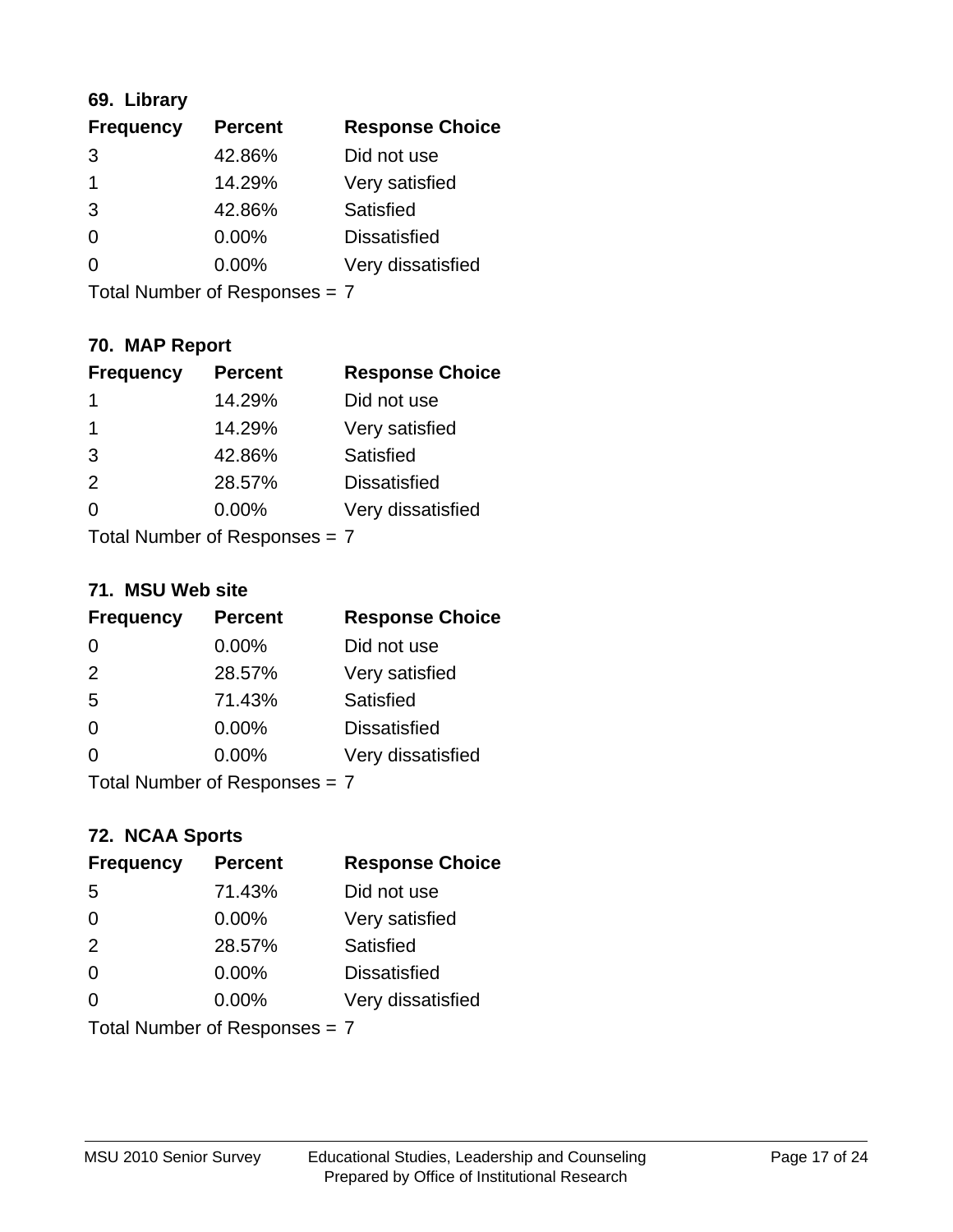### **73. Online courses that are not e-study**

| <b>Response Choice</b> |
|------------------------|
|                        |
|                        |
|                        |
|                        |
|                        |
|                        |

Total Number of Responses = 7

## **74. Racer Touch Registration**

| <b>Frequency</b>           | <b>Percent</b> | <b>Response Choice</b> |
|----------------------------|----------------|------------------------|
| 1                          | 14.29%         | Did not use            |
| $\mathcal{P}$              | 28.57%         | Very satisfied         |
| 3                          | 42.86%         | <b>Satisfied</b>       |
| $\Omega$                   | $0.00\%$       | <b>Dissatisfied</b>    |
| 1                          | 14.29%         | Very dissatisfied      |
| Tatal Number of Desperance |                |                        |

Total Number of Responses = 7

### **75. Residential College programming and activities**

| <b>Frequency</b>        | <b>Percent</b>             | <b>Response Choice</b> |
|-------------------------|----------------------------|------------------------|
| 4                       | 57.14%                     | Did not use            |
| $\overline{1}$          | 14.29%                     | Very satisfied         |
| -1                      | 14.29%                     | Satisfied              |
| $\overline{\mathbf{1}}$ | 14.29%                     | <b>Dissatisfied</b>    |
| $\Omega$                | 0.00%                      | Very dissatisfied      |
|                         | Total Number of Deepersoon |                        |

Total Number of Responses = 7

### **76. Scholarships/grants/student employment**

| <b>Frequency</b>              | <b>Percent</b> | <b>Response Choice</b> |
|-------------------------------|----------------|------------------------|
| $\mathcal{P}$                 | 28.57%         | Did not use            |
| -1                            | 14.29%         | Very satisfied         |
| 3                             | 42.86%         | Satisfied              |
| -1                            | 14.29%         | <b>Dissatisfied</b>    |
| ∩                             | $0.00\%$       | Very dissatisfied      |
| Total Number of Responses = 7 |                |                        |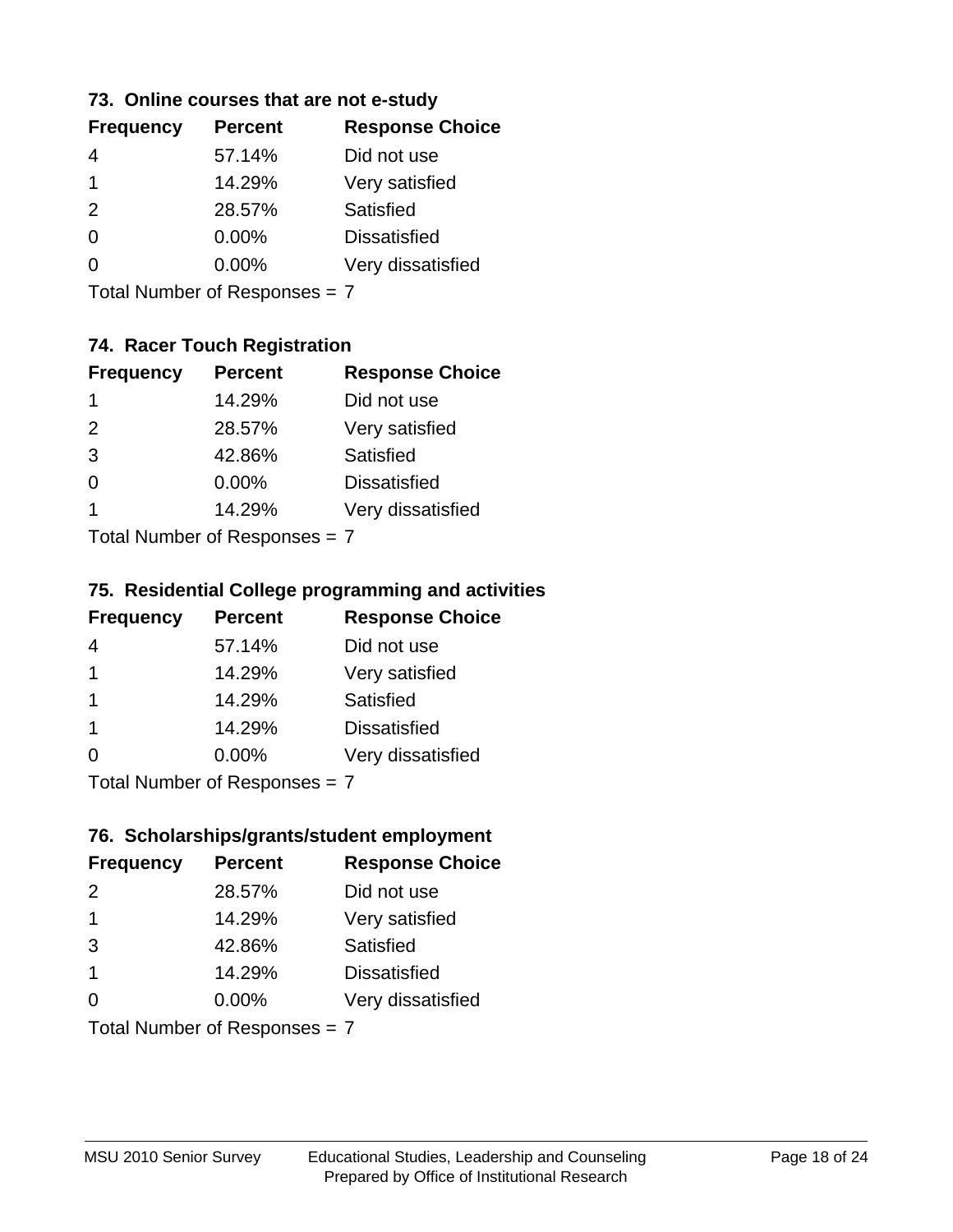### **77. Security Services**

| <b>Percent</b> | <b>Response Choice</b> |
|----------------|------------------------|
| 85.71%         | Did not use            |
| $0.00\%$       | Very satisfied         |
| $0.00\%$       | Satisfied              |
| 14.29%         | <b>Dissatisfied</b>    |
| $0.00\%$       | Very dissatisfied      |
|                |                        |

Total Number of Responses = 7

### **78. Services for non-traditional students**

| <b>Frequency</b>                 | <b>Percent</b> | <b>Response Choice</b> |
|----------------------------------|----------------|------------------------|
| -7                               | 100.00%        | Did not use            |
| $\Omega$                         | 0.00%          | Very satisfied         |
| $\Omega$                         | $0.00\%$       | Satisfied              |
| $\Omega$                         | 0.00%          | <b>Dissatisfied</b>    |
| ∩                                | 0.00%          | Very dissatisfied      |
| $Total Number of DoEROR 202 = 7$ |                |                        |

Total Number of Responses = 7

### **79. Student Support Services (Trio)**

| <b>Frequency</b>              | <b>Percent</b> | <b>Response Choice</b> |
|-------------------------------|----------------|------------------------|
| 7                             | 100.00%        | Did not use            |
| $\Omega$                      | 0.00%          | Very satisfied         |
| $\Omega$                      | 0.00%          | Satisfied              |
| $\Omega$                      | 0.00%          | <b>Dissatisfied</b>    |
| $\Omega$                      | 0.00%          | Very dissatisfied      |
| $Total Number of Denonce - 7$ |                |                        |

Total Number of Responses = 7

### **80. Student PIN System**

| <b>Frequency</b> | <b>Percent</b>                | <b>Response Choice</b> |
|------------------|-------------------------------|------------------------|
| 0                | 0.00%                         | Did not use            |
| 2                | 28.57%                        | Very satisfied         |
| $\overline{4}$   | 57.14%                        | Satisfied              |
| $\overline{1}$   | 14.29%                        | <b>Dissatisfied</b>    |
| $\Omega$         | $0.00\%$                      | Very dissatisfied      |
|                  | Total Number of Responses = 7 |                        |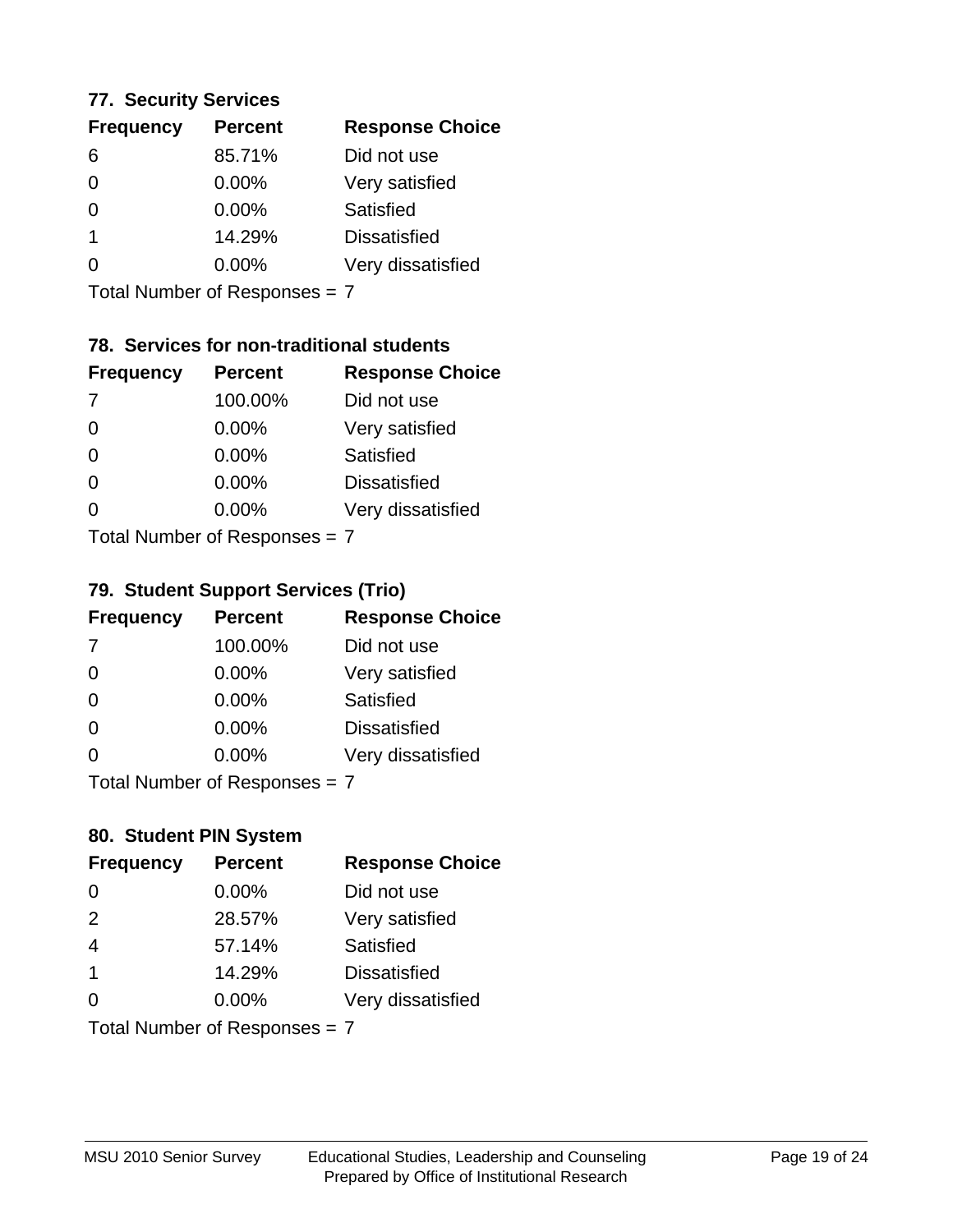### **81. Student Records/Transcript Services**

| <b>Frequency</b> | <b>Response Choice</b><br><b>Percent</b> |                     |
|------------------|------------------------------------------|---------------------|
|                  | 14.29%                                   | Did not use         |
| $\mathcal{P}$    | 28.57%                                   | Very satisfied      |
| $\mathcal{P}$    | 28.57%                                   | Satisfied           |
| $\mathcal{P}$    | 28.57%                                   | <b>Dissatisfied</b> |
| ∩                | $0.00\%$                                 | Very dissatisfied   |

Total Number of Responses = 7

### **82. Computer and Internet access for study and research needs**

| <b>Frequency</b> | <b>Percent</b> | <b>Response Choice</b> |
|------------------|----------------|------------------------|
| $\mathcal{P}$    | 28.57%         | Did not use            |
| 2                | 28.57%         | Very satisfied         |
| 3                | 42.86%         | <b>Satisfied</b>       |
| 0                | 0.00%          | <b>Dissatisfied</b>    |
| O                | 0.00%          | Very dissatisfied      |
|                  |                |                        |

Total Number of Responses = 7

#### **83. Women's Center**

| <b>Frequency</b>          | <b>Percent</b> | <b>Response Choice</b> |
|---------------------------|----------------|------------------------|
| -7                        | 100.00%        | Did not use            |
| $\Omega$                  | 0.00%          | Very satisfied         |
| $\Omega$                  | 0.00%          | Satisfied              |
| $\Omega$                  | 0.00%          | <b>Dissatisfied</b>    |
| $\Omega$                  | 0.00%          | Very dissatisfied      |
| Total Number of Despasses |                |                        |

Total Number of Responses = 7

### **84. To what extent did you participate in Residential College activities?**

| <b>Frequency</b> | <b>Percent</b>                 | <b>Response Choice</b> |  |
|------------------|--------------------------------|------------------------|--|
| .5               | 71.43%                         | Did not participate    |  |
|                  | 14.29%                         | Frequently             |  |
| -1               | 14.29%                         | Occasionally           |  |
| $\Omega$         | 0.00%                          | Seldom                 |  |
|                  | $Total Number of Denonone = 7$ |                        |  |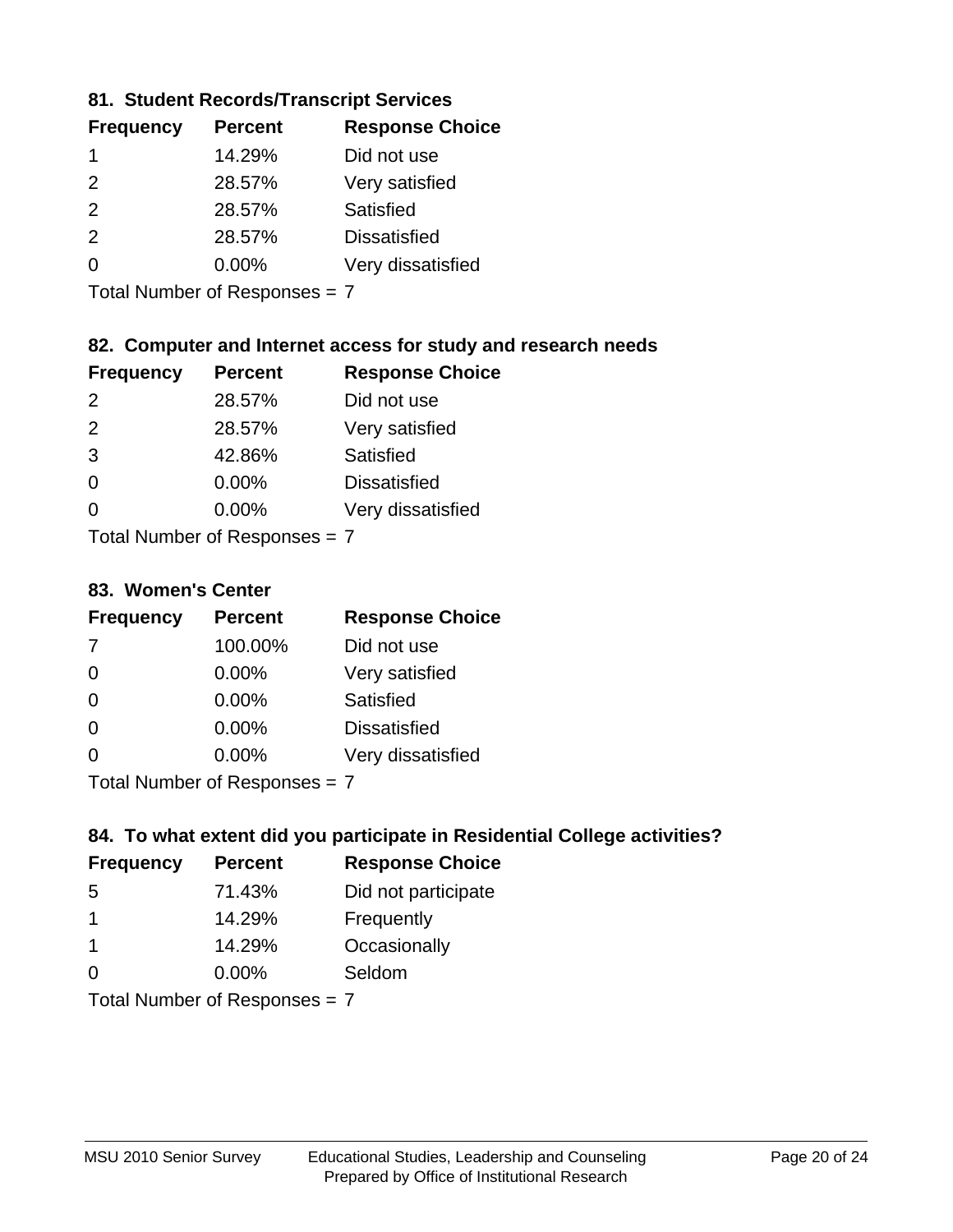| <b>Frequency</b> | <b>Percent</b> | <b>Response Choice</b>                 |
|------------------|----------------|----------------------------------------|
| 3                | 42.86%         | Not familiar with Residential Colleges |
| $\overline{0}$   | $0.00\%$       | Very positive                          |
| -4               | 57.14%         | <b>Positive</b>                        |
| $\overline{0}$   | $0.00\%$       | <b>Negative</b>                        |
| -0               | $0.00\%$       | Very negative                          |
|                  |                |                                        |

### **85. Which phrase best describes your opinion of Residential Colleges?**

Total Number of Responses = 7

#### **Questions 86-95**

**University Graduate." Please indicate how effective your MSU experience was in The University has formulated ten desired "Characteristics of the Murray State enhancing your abilities in each area.**

**86. Engage in mature, independent and creative thought and express that thought effectively in oral and written communication;**

| <b>Frequency</b> | <b>Percent</b> | <b>Response Choice</b> |
|------------------|----------------|------------------------|
| $\mathcal{P}$    | 28.57%         | Very effective         |
| -5               | 71.43%         | Effective              |
| $\Omega$         | $0.00\%$       | Ineffective            |
| O                | $0.00\%$       | Very ineffective       |

Total Number of Responses = 7

**87. Understand and apply the critical and scientific methodologies that** 

**academic disciplines employ to discover knowledge and ascertain its validity;**

| <b>Frequency</b> | <b>Percent</b> | <b>Response Choice</b> |
|------------------|----------------|------------------------|
| $\mathcal{P}$    | 28.57%         | Very effective         |
| $\overline{4}$   | 57.14%         | Effective              |
|                  | 14.29%         | Ineffective            |
| $\Omega$         | 0.00%          | Very ineffective       |
|                  |                |                        |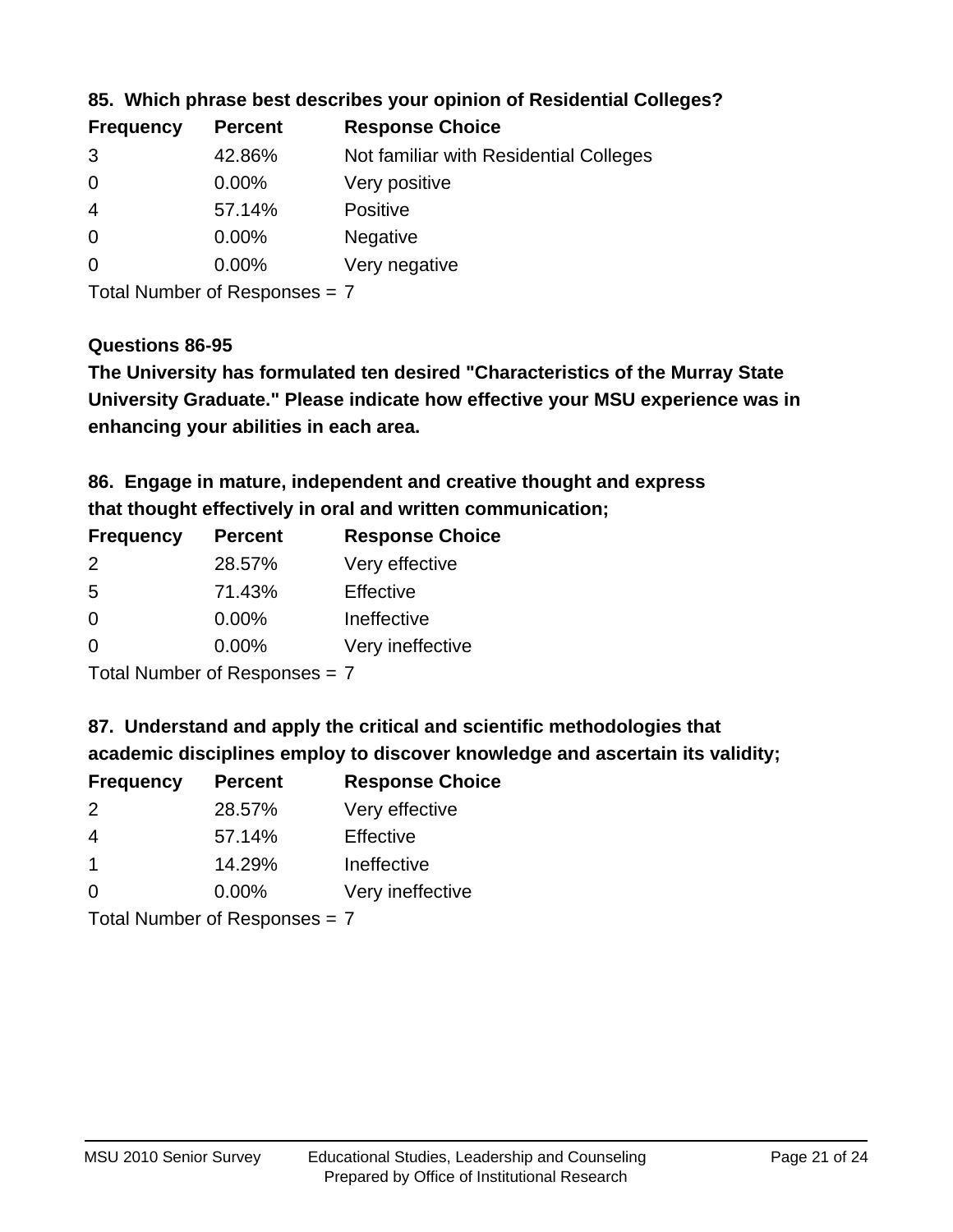## **88. Apply sound standards of information gathering, analysis and evaluation to reach logical decisions;**

| <b>Frequency</b> | <b>Percent</b> | <b>Response Choice</b> |
|------------------|----------------|------------------------|
| $\mathcal{P}$    | 28.57%         | Very effective         |
| 4                | 57.14%         | Effective              |
|                  | 14.29%         | Ineffective            |
| ∩                | $0.00\%$       | Very ineffective       |

Total Number of Responses = 7

# **89. Understand the roles and applications of science and technology in the solution of the problems of a changing world;**

| <b>Frequency</b>           | <b>Percent</b> | <b>Response Choice</b> |
|----------------------------|----------------|------------------------|
| $\mathcal{P}$              | 28.57%         | Very effective         |
| $\overline{4}$             | 57.14%         | Effective              |
| $\overline{1}$             | 14.29%         | Ineffective            |
| $\Omega$                   | 0.00%          | Very ineffective       |
| Tatal Number of Desperance |                |                        |

Total Number of Responses = 7

# **90. Demonstrate a critical understanding of the world's historical, literary, philosophical, and artistic traditions;**

| <b>Frequency</b> | <b>Percent</b> | <b>Response Choice</b> |
|------------------|----------------|------------------------|
| 2                | 28.57%         | Very effective         |
| $\overline{4}$   | 57.14%         | Effective              |
| $\mathbf 1$      | 14.29%         | Ineffective            |
| $\Omega$         | 0.00%          | Very ineffective       |
|                  |                |                        |

Total Number of Responses = 7

# **91. Understand the dynamics of cultural diversity, of competing economic and political systems, and of complex moral and ethical issues;**

| <b>Frequency</b> | <b>Percent</b>                  | <b>Response Choice</b> |
|------------------|---------------------------------|------------------------|
| 2                | 28.57%                          | Very effective         |
| $\overline{4}$   | 57.14%                          | Effective              |
| $\overline{1}$   | 14.29%                          | Ineffective            |
| $\Omega$         | 0.00%                           | Very ineffective       |
|                  | Total Number of Responses = $7$ |                        |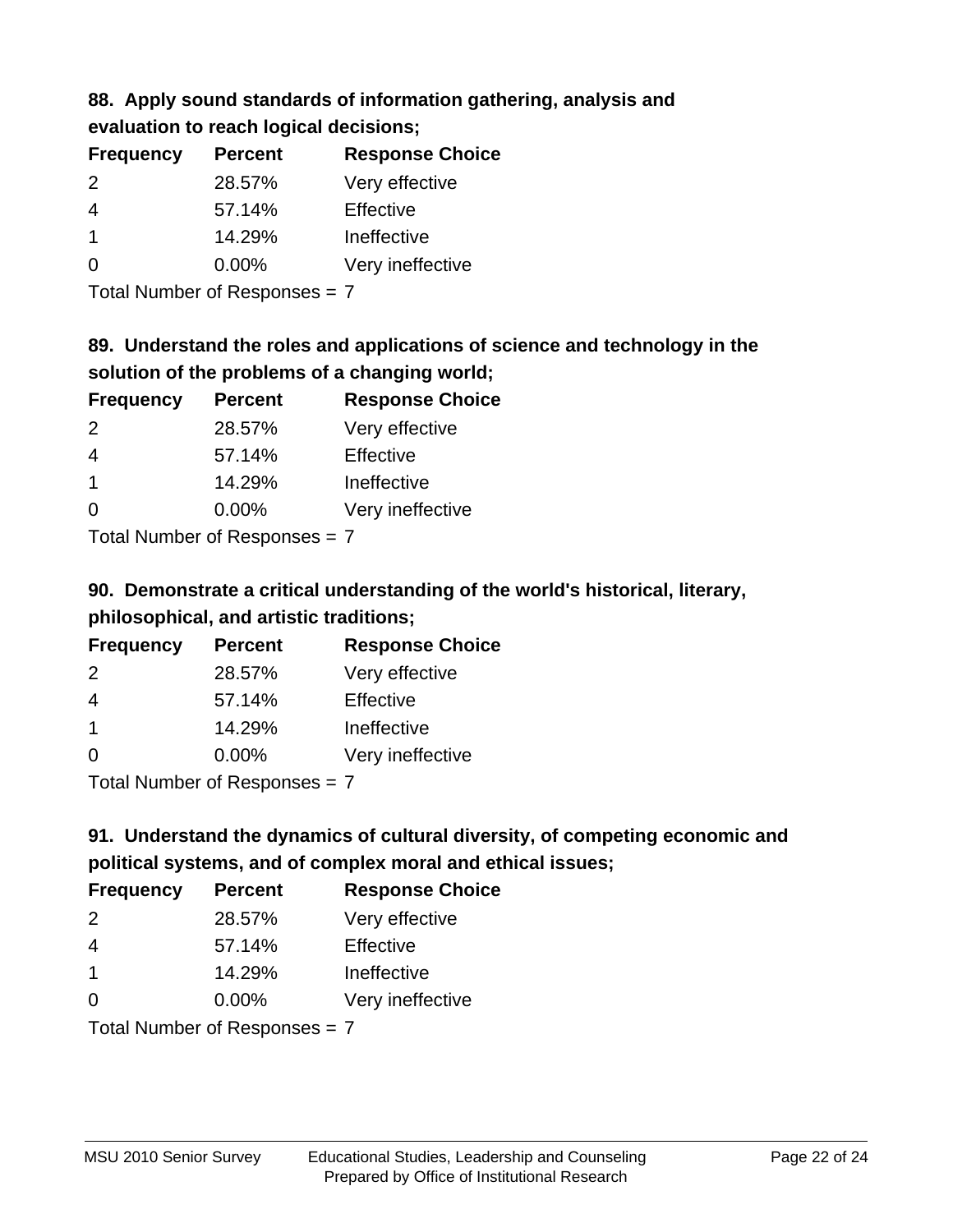### **92. Understand the nature of and engage in ethical behavior and**

**responsible citizenship;**

| <b>Frequency</b> | <b>Percent</b> | <b>Response Choice</b> |
|------------------|----------------|------------------------|
| 3                | 42.86%         | Very effective         |
| 4                | 57.14%         | Effective              |
| $\Omega$         | $0.00\%$       | Ineffective            |
| $\Omega$         | $0.00\%$       | Very ineffective       |
|                  |                |                        |

Total Number of Responses = 7

# **93. Understand the importance of the behaviors necessary to maintain a healthy lifestyle;**

| <b>Frequency</b> | <b>Percent</b> | <b>Response Choice</b> |
|------------------|----------------|------------------------|
| 3                | 42.86%         | Very effective         |
| $\overline{4}$   | 57.14%         | Effective              |
| $\Omega$         | 0.00%          | Ineffective            |
| $\Omega$         | 0.00%          | Very ineffective       |
|                  |                |                        |

Total Number of Responses = 7

### **94. Demonstrate mastery of a chosen field of study; and**

| <b>Frequency</b> | <b>Percent</b> | <b>Response Choice</b> |
|------------------|----------------|------------------------|
| $\mathcal{P}$    | 28.57%         | Very effective         |
| .5               | 71.43%         | Effective              |
| 0                | $0.00\%$       | Ineffective            |
| ∩                | $0.00\%$       | Very ineffective       |
|                  |                |                        |

Total Number of Responses = 7

### **95. Value intellectual pursuit and continuous learning in a changing world.**

| <b>Frequency</b> | <b>Percent</b> | <b>Response Choice</b> |
|------------------|----------------|------------------------|
| 3                | 42.86%         | Very effective         |
| 4                | 57.14%         | Effective              |
| $\Omega$         | 0.00%          | Ineffective            |
| ∩                | 0.00%          | Very ineffective       |
|                  |                |                        |